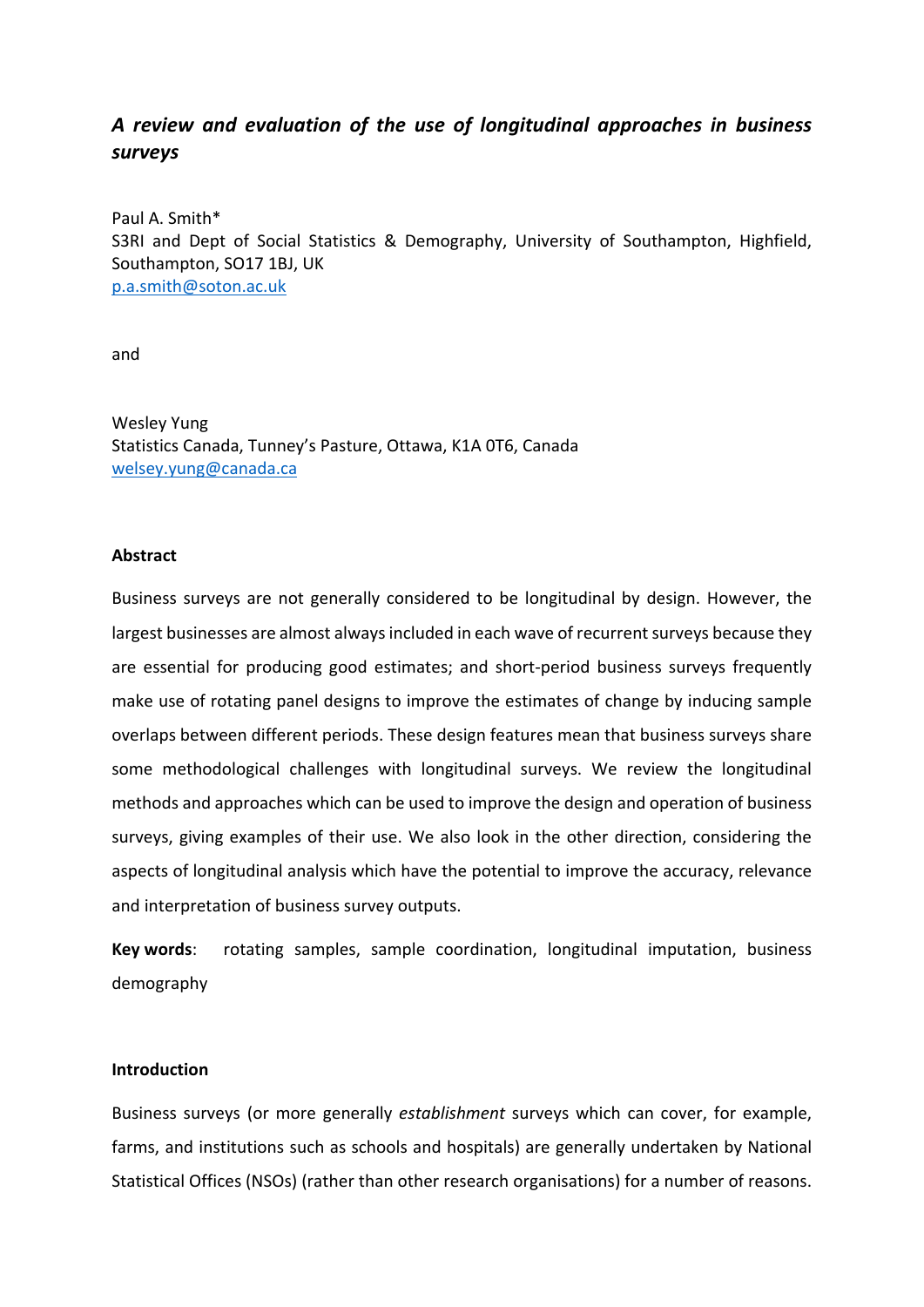These include that they depend on register information from administrative systems to which NSOs, but generally not the public, have access, and that they often collect sensitive data, which is greatly aided by a statutory response status than can be mandated by NSOs. The population of businesses also has quite different properties to populations of individuals. Most noticeably the population size distribution is very skewed, with many small businesses and a few very large ones, with the large ones making up such a large proportion of activity that it is essential to gather information from them in order to produce high quality estimates. This has led to a suite of survey (and associated) methods constructed specifically for business surveys. Rivière (2002) reviewed the characteristics that differentiate business statistics from statistics about other types of populations, and there has been a sequence of conferences in the International Conference on Establishment Surveys (ICES) series where researchers and practitioners meet to discuss and present these tailored methods (Smith & Phipps 2014).

Business surveys are not generally considered as belonging in a longitudinal framework, although there are exceptions. For example the Australian *Business Longitudinal Survey* which ran for four years from 1994‐5 to 1997‐8 (ABS 1999), which was a true longitudinal survey of small and medium sized businesses with supplementary samples of new births each year, and which is still widely analysed (Hansell & Rafi 2018). A similar *Longitudinal Small Business Survey* was instituted in the UK in 2015 (BEIS 2018). Although business surveys are rarely designed as longitudinal surveys many of them exhibit characteristics that are longitudinal in nature. When considering business surveys it is helpful to separate them into sub-annual and annual (including those surveys which are less frequent than annually) surveys as they tend to serve different purposes. Sub‐annual surveys, commonly monthly and quarterly, are typically undertaken to produce short term trends, while annual surveys are commonly more detailed and produce structural statistics on businesses. Given the objective of sub‐annual surveys to produce trends, panel designs are commonly used while annual surveys tend to use independent samples with overlap control. These sample designs are implemented to fulfil specific objectives and while they are not designed to be longitudinal, they do exhibit some aspects of longitudinal surveys. In this paper we describe typical business survey designs and indicate areas where longitudinal approaches have been applied and note where their application could improve existing methods. Sections from "sample design and selection" to "time series analysis and relationships with longitudinal designs" cover the main elements of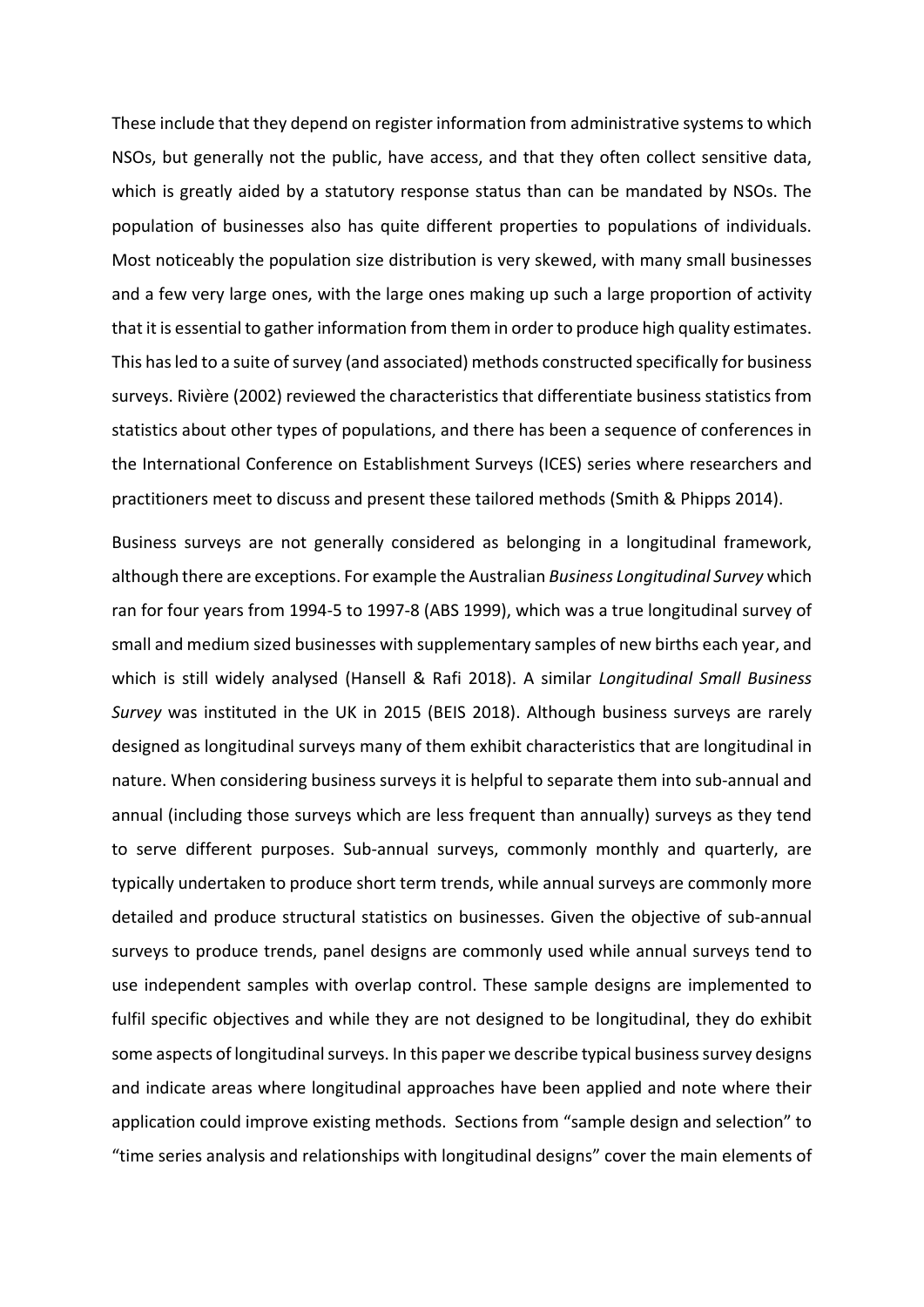a business survey, broadly dealing with topics where longitudinal considerations are most relevant. In the "longitudinal analysis" section we change perspective and consider which elements of longitudinal analysis could be more widely applied to business survey data. The final section provides some discussion of the synergies of business and longitudinal surveys.

## **Sample design and selection**

## *Completely enumerated strata*

Populations of businesses are almost always highly skewed, with a small number of very large businesses accounting for a large proportion of the activity, and a large (sometimes very large) number of small businesses accounting for a relatively small proportion of activity (Rivière 2002, Smith 2013 Table 5.1). Hence, they are typically stratified by size with the largest businesses placed in a completely enumerated stratum. Given the importance of these large businesses to the overall estimates, even in rotating panel surveys (see below) these largest businesses are included every period (for a counterexample see Zimmermann *et al*. 2018). Thus, even though the goal has not been to design a longitudinal survey, business surveys do contain longitudinal samples of the largest businesses as a consequence of the requirements of users for the highest quality statistical outputs, and the way these affect the design process. Such longitudinal data is not a representative sample, but acts like a cut-off sample, covering much of the business activity.

#### *Rotating panel designs*

Sub-annual business surveys commonly follow a fixed sample of units in order to effectively estimate trends with a sample of births added to improve the cross sectional estimate. In addition, some surveys include a rotation component to reduce respondent burden on the small and medium businesses. This design resembles a rotating panel survey with a single panel being used at any one time – that is, businesses enter and leave the panel at each wave (survey occasion), but do not form a coherent panel which will necessarily remain in the survey for the same period. This is in contrast to the rotating panel designs used in some social surveys, which use multiple panels, each following a fixed pattern of occasions in the survey (Smith *et al*. 2009; see also the "coordinated sampling" section below). The rotation of units can then be induced in different ways: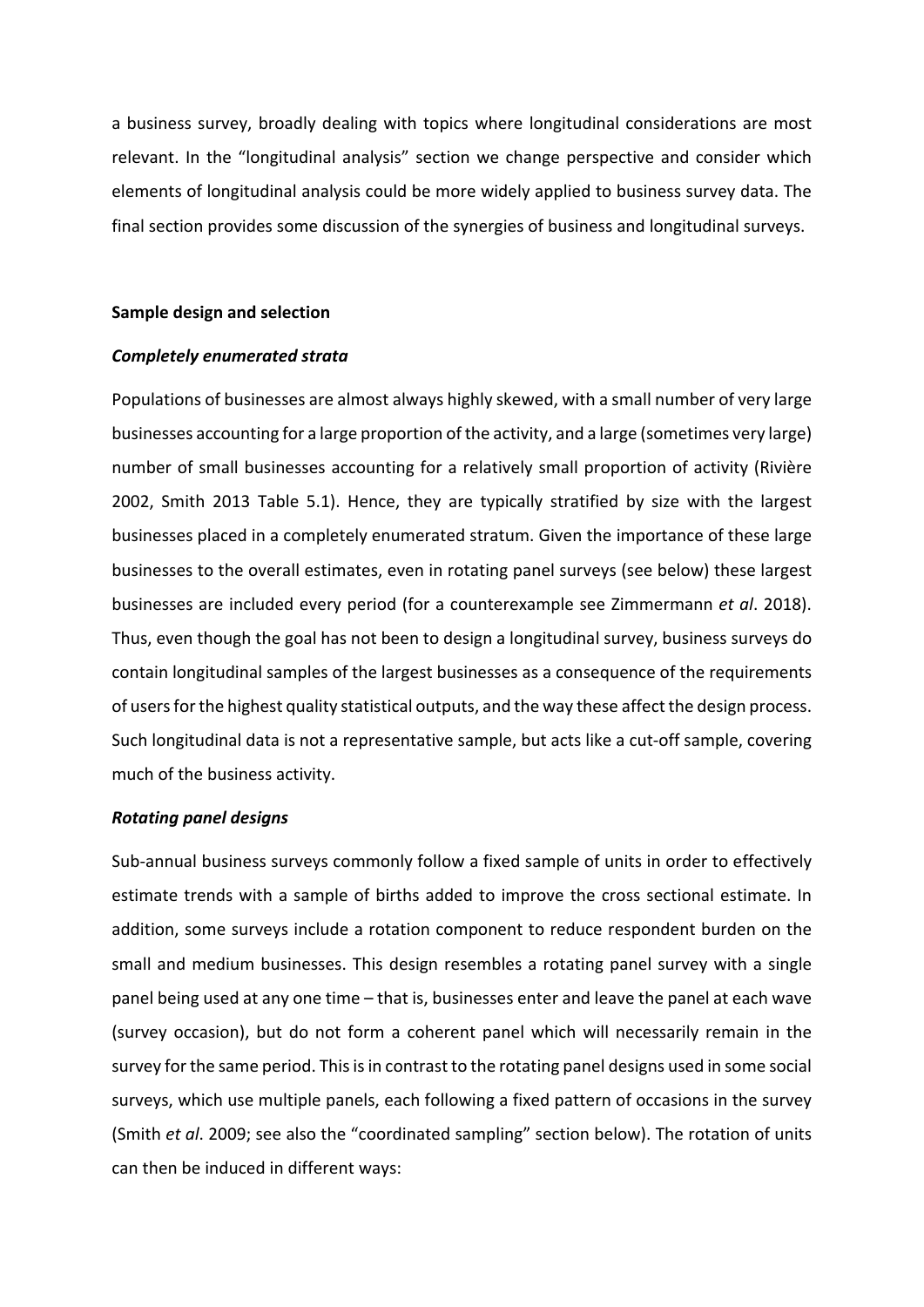(a) by selecting a new panel with conditions on the overlap with the preceding panel (as in the US Consumer Price Index collection, Johnson *et al*. 2012), which suggests a fixed panel for some period, with infrequent changes because of the effort involved;

(b) by having regular rotation of units in and out each period so that the sample size is maintained, often based on a coordinated sampling system (Ohlsson 1994, Lindblom 2003).

There is a trade‐off between the length of stay in the panel and the resources required to collect data. Longer stays in the panel increase the chance of non‐response from businesses, but give fewer new businesses to the sample each period, which means lower costs for contacting respondents to gain their initial cooperation and provide a certain amount of help or training in responding to the questionnaire. An example of a change in response to this issue comes from the Office for National Statistics, which changed the rotation period for most businesses in its monthly surveys from 15 months to 27 months in the mid‐1990s, largely to reduce the costs associated with businesses added to the sample. For business surveys at Statistics Canada, method a) is typically used. Monthly business surveys usually follow a fixed panel of units, with a sample of births each month, for a period of four to five years at which time the panel is renewed with a controlled overlap to ensure that old and new samples contain some common units other than those in the completely enumerated strata (see "completely enumerated strata" above). See also "coordinated sampling" below for methods used to control this overlap. On the other hand, annual surveys are normally renewed each year, again with a controlled overlap.

Social survey researchers have given considerable attention to rotation group bias (RGB; Bailar 1975) – the property that a unit's response to a question depends on how many times it has been included in the survey. In principle this effect might be expected in business surveys, and Srinath (1987) and Sigman & Monsour (1995) both mention it as an issue to be considered. However, we have not located any published examples where an attempt has been made to estimate RGB in a business survey. The general feeling with short term business surveys is that, since typically a small number of questions is asked (less than five), there is not a significant rotation group bias other than potentially a 'burn‐in' bias when new units are introduced into the sample. However, to combat this burn-in bias in sub-annual surveys, parallel runs are common where new units are surveyed for several periods before their data is assessed to be satisfactory and can be used in estimates, allowing the original units to be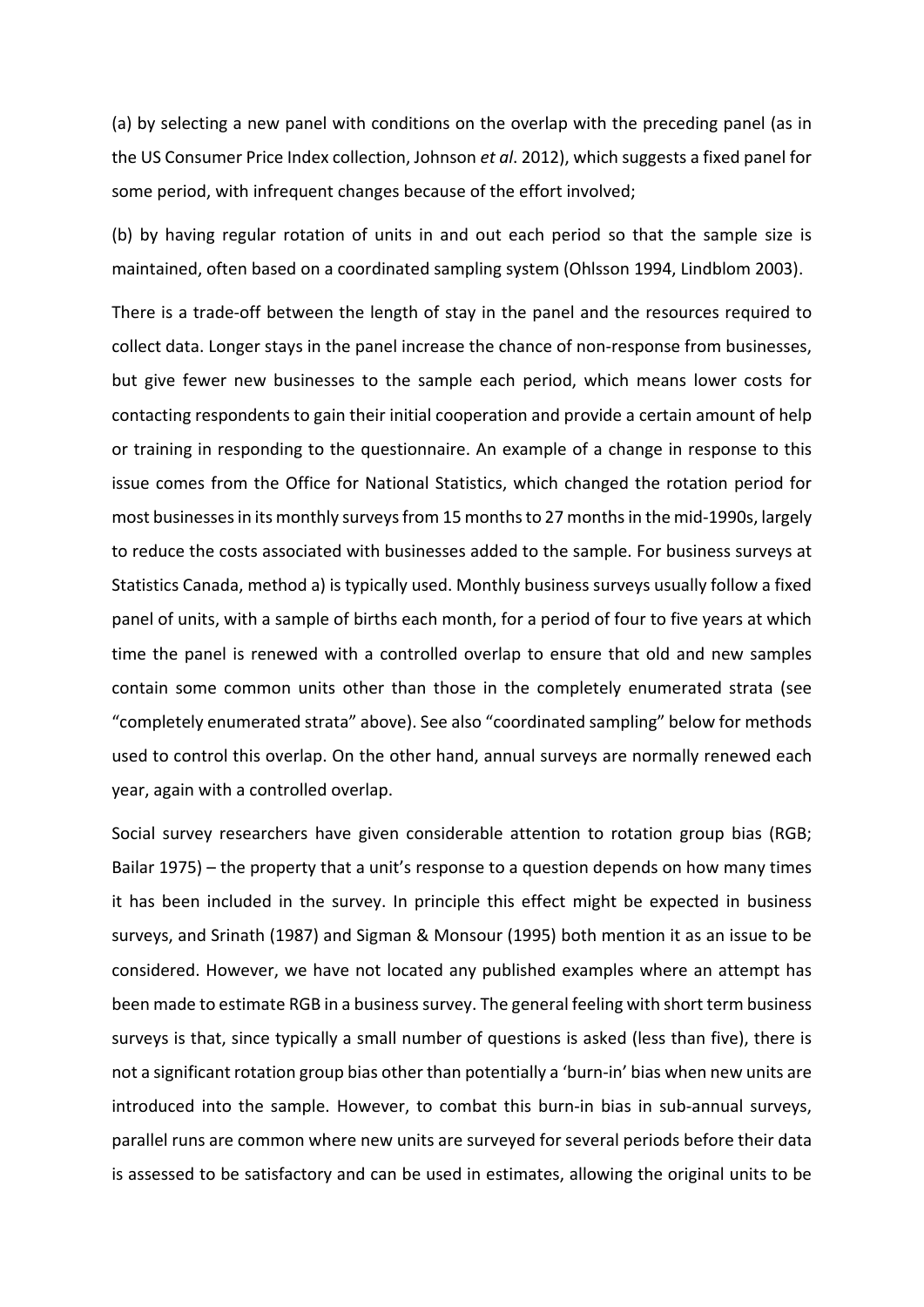dropped. These restratifications where information used to stratify businesses is updated and the sample, or panel, is renewed (again with a controlled overlap with the old sample) occur only every four to five years.

An exception to the single panel approach was found in the US Monthly Retail Trade Survey (MRTS) and Monthly Wholesale Trade Survey (MWTS), which both used a multiple panel design for smaller businesses (and a completely enumerated stratum for larger ones) from before 1963 (Woodruff 1963) to 1996 (Cantwell & Caldwell 1998). Originally the selected sample was divided into 12 panels, one of which was surveyed each month so that a business responded to questions once per year, but later this changed to a division of the selected sample into three panels with each business answering questions quarterly. In both cases information on turnover was collected for *two* months, the current and the preceding one. This led to two different biases, neither of which is (classical) RGB. First, the panels were retained for five years between economic censuses, and this meant that they changed, through births and deaths and through growth and contraction of businesses, so that it was possible for panels to become unbalanced, and this induced a periodicity into the estimates. Second, in collecting two months of data at the same time, the previous month's turnover data was typically based on accounting information and the current month's turnover data was more provisional. The current month's turnover was on average always lower  $-$  a systematic measurement error, which induced large revisions. These surveys were therefore restructured to a fixed one‐panel pure monthly survey to avoid these challenges (Cantwell & Caldwell 1998).

In the 1990's Statistics Canada did use a multi‐panel design in their Agriculture Crops surveys. Panels were created in such a fashion that multiple panels could be used for different occasions of the series of Crops surveys. By choosing different panels, sample overlap and rotation could be controlled. For more information on the sample design, see Julien and Brisebois (1999).

## *Coordinated sampling*

Several characteristics of business surveys make the approach to longitudinal sampling different from social surveys. First, there is generally a good quality register of businesses, so the list of businesses in the population is quite well‐known, and the register information can be used in designing samples – indeed it is important because of the variation in business size.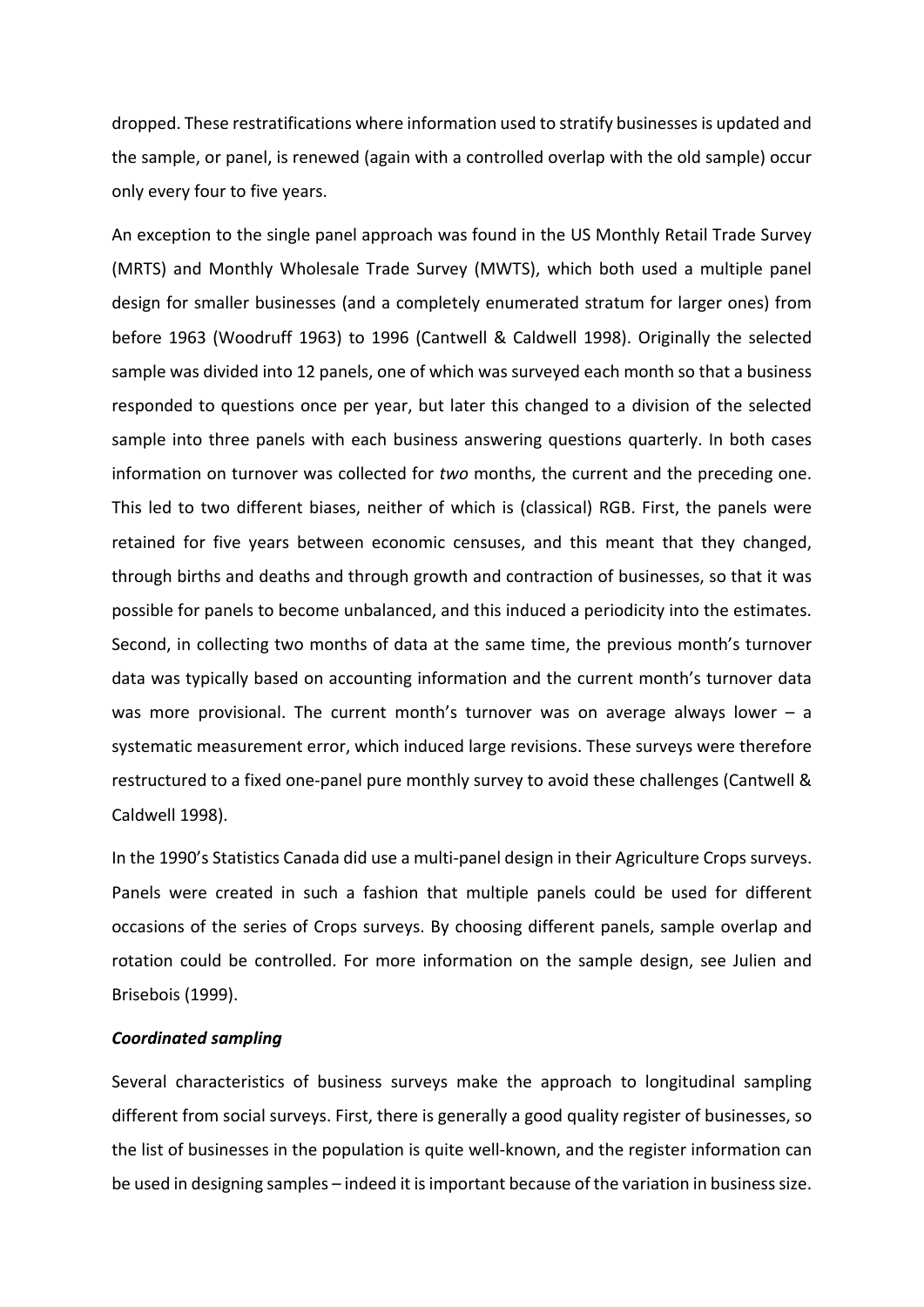Second, businesses change relatively more rapidly than human populations – for example in the early 2000s, only half of European businesses survived five years (Schrör 2009) – and businesses may grow or shrink rapidly, which means that they can move between strata in a stratified design. Thirdly, larger businesses are typically included in multiple surveys, and there has been a desire to control the survey burden – the cost to the business of responding to the surveys.

Business populations in some industrial classification by size strata are small, and panel inclusion tends to be long compared to social survey panels (27‐120 months in ONS business surveys and 48 to 60 months for Statistics Canada surveys). Attempting to have a representative panel added to the survey on each survey occasion, would require a sample design with a substantial sample size in each stratum (at least 27 using the above examples) just to have a single business from that stratum in each panel. So it is generally unrealistic to have a series of panels each with the same design. Instead a single panel is used in each stratum, with rules to govern how this panel changes. One approach to manage this is to assign a permanent random number (PRN) to each business when it joins the sampling frame, and then to sample a range of PRNs, with the range "moving" incrementally to allow the sample to change composition gradually. The rate of movement governs the overlap (positive  $coordination$  – slower movement means greater overlap. One way to get negative coordination (no overlap) between surveys is to restrict them to different PRN ranges. There are many other approaches to coordinated sampling (see for example Nedyalkova *et al*. 2006), and this seems to be an active area of research with a range of different ideas and mechanisms still being proposed and implemented (see for example Smeets & Boonstra 2018, Gros & Le Gleut 2018).

The use of these methods of sample coordination can in some cases induce a particular design in the longitudinal sample (see Nedyalkova et al. 2009; for example some PRN‐based designs produce Poisson samples for the cross‐sectional design and induce systematic samples in a longitudinal design), but the constant changes to the stratification also contribute to make the process less balanced than in multiple panel designs. But the major advantage of these approaches is that each cross‐sectional design is well‐controlled (that is, the cross‐sectional sample is a random selection with the required cross-sectional design features), and this is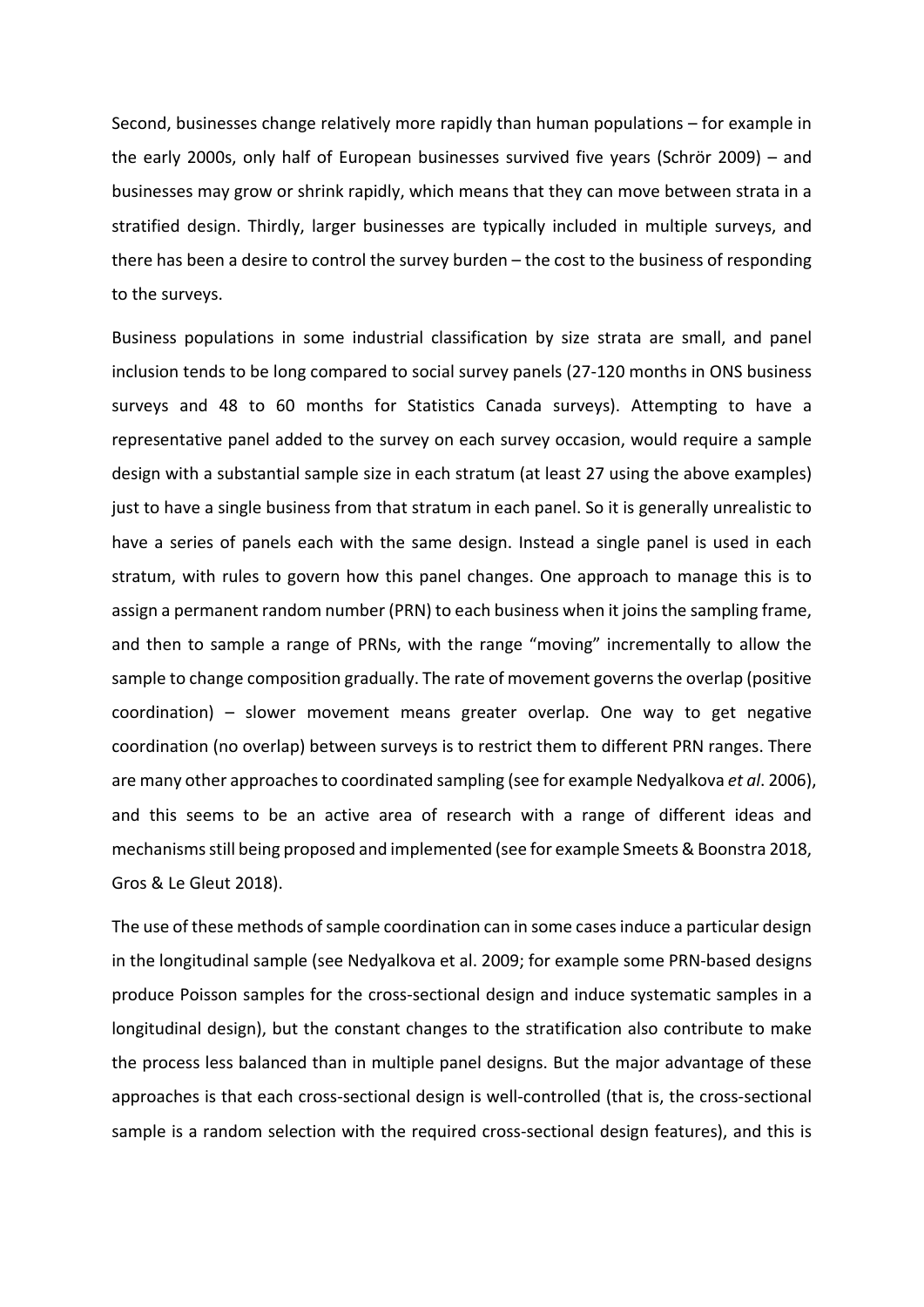typically the objective of a business survey as it allows for the calculation of high quality cross‐ sectional estimates.

Coordinated sampling is strongly connected with business surveys, but it is also used in social surveys in some cases, for example in the Swiss Federal Statistical Office. It is one area where there is potential to borrow methods from business surveys to extend the possibilities for longitudinal social surveys, where it could be used in selecting top‐up samples, or in setting up rotating panel type designs.

## *Longitudinal samples*

The net result of the sampling procedures described in 'completely enumerated strata' above is that many business surveys have longitudinally linked sample units, which can be used to explore and analyse transitions and developments in businesses and their activity. But the characteristics of these samples are somewhat different from those usually met in longitudinal analysis, so that additional thought must be given to issues of representativity (when only the larger units are linked), the way births and deaths appear in the samples, and the constant change induced by coordinated sampling.

The features described in this section mean that longitudinal design considerations in social surveys, which are typically focussed on clustering for fieldwork efficiency, oversampling specific populations and ensuring adequate initial sample sizes to protect against differential dropout (Smith *et al*. 2009), have a quite different focus.

## *Recruitment and maintenance*

The recruitment of sample members is generally quite different, since in business surveys participation is generally compulsory, though they still suffer from nonresponse. Particular efforts are made to obtain responses from the largest businesses since they contribute disproportionately to the estimated totals; this usually leads either to a response or enough information to make a good imputation, so a longitudinal dataset formed from completely enumerated strata may be almost complete even when the overall survey response rate indicates some nonresponse. Dedicated personnel or teams may be involved with the largest and most complex businesses (for example Sear *et al*. 2008), and this can forge strong communications between the responsible individuals in the surveying and respondent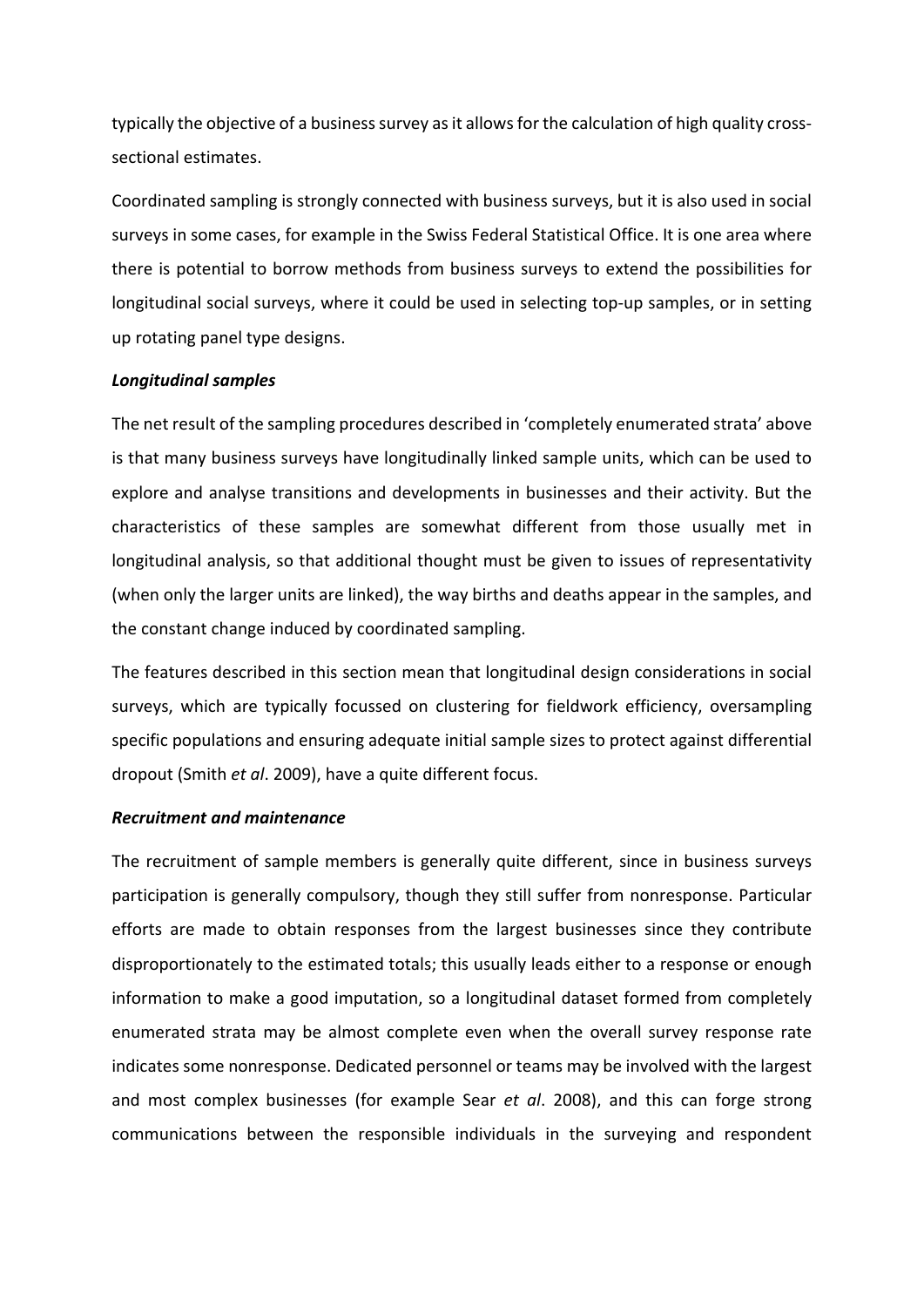organisations in the same way that longitudinal social surveys can (possibly) benefit from having the same interviewer contact the respondent on each occasion (Lynn *et al*. 2014).

Sample maintenance in social surveys often involves a keep in touch (KIT) exercise if there are long periods between interviews, but business surveys obtain contact information through administrative records, which mean that in principle this is not needed. There have been attempts to motivate businesses to participate in surveys by providing feedback on the results of the surveys, with mixed success (Snijkers & Jones 2013, p416; see also Holmberg 2004).

## **Measurement processes**

Once the sample has been designed and recruited, the next stage is to collect information from the sampled units. This involves asking questions, which may be done using a number of modes, and the manner in which this is done may affect the quality of the responses.

# *Questionnaire design*

There are some important principles in designing questionnaires for longitudinal studies, many of which apply equally in business and social surveys, for example keeping the questions and question order fixed, so that they elicit consistent information from respondents on each occasion. The type of information collected in business surveys tends to have a more objective, often numerical, definition, and therefore should be less affected by question order effects and seam bias (see "the response process and measurement errors" below) than some topics in social surveys. In addition, the information needs for business surveys tend to remain very stable over time which leads to very little change in questionnaire content.

There is also a risk to longitudinal continuity from changes in survey mode (Dillman 2009), which applies to both social and business surveys. Testing questionnaires in all the modes available to respondents is an important principle (Bavdaž et al. 2019,) and is designed to minimise and understand the impacts of such changes. Since regular business surveys have not generally been viewed as longitudinal, this process has not been viewed in the same way, but it is still necessary to deal with the effect of changing questionnaires in making estimates of period to period change (eg Bollineni‐Balabay et al. 2016).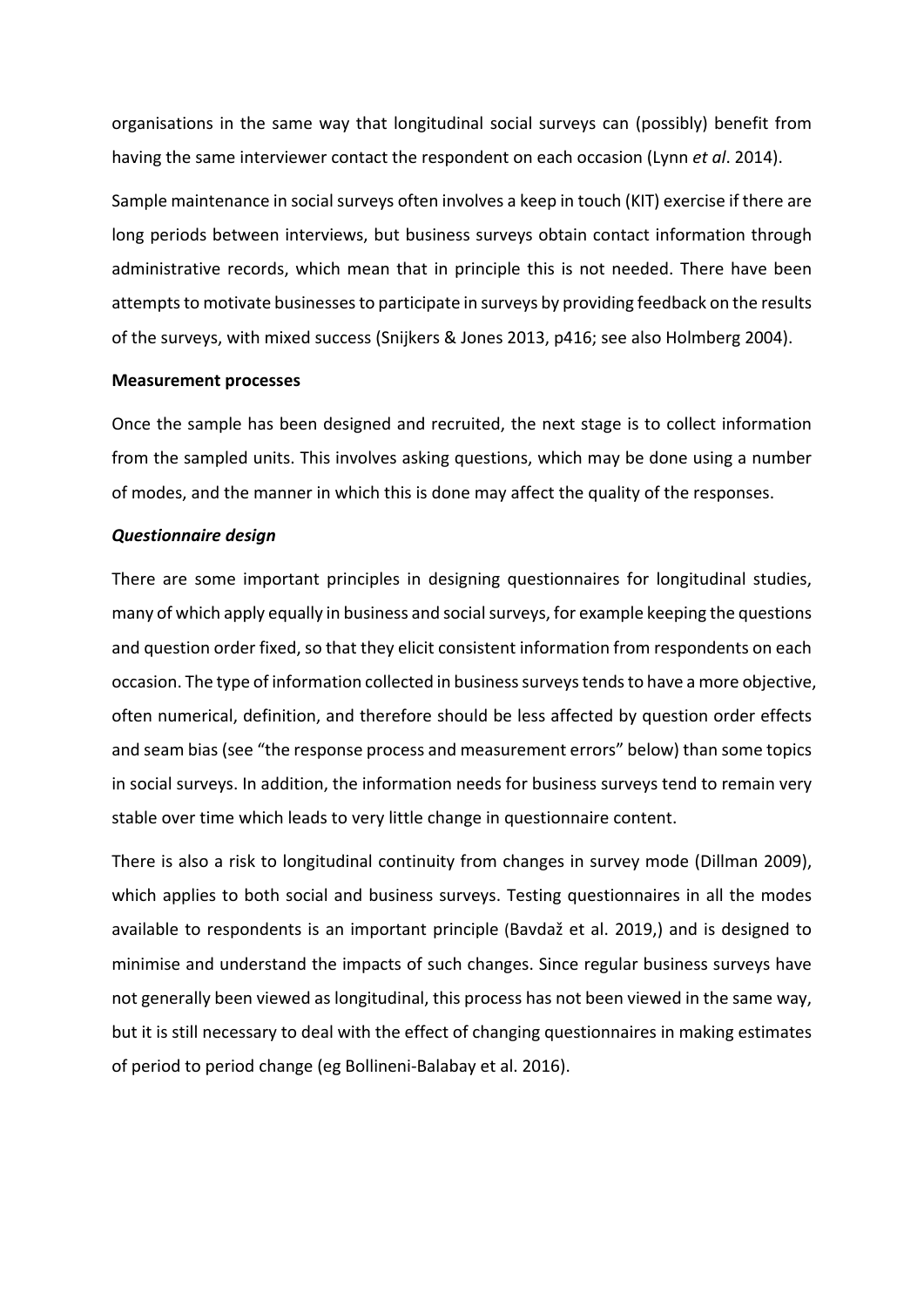#### *The response process and measurement errors*

Probably the biggest difference in the response process is that many business surveys are compulsory, but this does not change the need for the questionnaires and other data collection processes to be well‐designed and tested in order to elicit the required information. Seam bias, where changes in variables between waves are overstated and changes measured within waves are understated (Callegaro 2008) seems less likely for business surveys, where data can be collected immediately after the period to which they relate and typically refer to more objective measures, though it has been demonstrated in quantitative variables in a social survey by Conrad *et al.* (2009). Similar issues do arise in business surveys, however. For example in the UK Producer Price Index respondents are requested to provide the average price for an item in the reference month, but examination of the data indicates that few respondents make this calculation, and therefore the price changes all appear at the time the questionnaire is sent; in practice this is unlikely to have a significant impact on uses of a price index derived from these data, however. But a similar situation in an annual data collection might have an unacceptable effect. The example of MRTS and MWTS from "rotating panel designs" above could also be construed as an example of seam bias.

There is mixed evidence over whether proxy reporting increases changes (Callegaro 2008, section 4.1.1), but the same phenomenon could be better or worse in business surveys. A change in respondent may have minimal impact when respondents have detailed 'desk instructions' on how to calculate the inputs to repeating questionnaires (Bavdaž et al. 2019, section 3.3), which is usually the case with business surveys. On the other hand, where there are no such processes, or where questions are more subjective, for example in business tendency surveys (also known as business conditions or business confidence surveys), the change of respondent may cause a large and false measurement of change between survey occasions. Friberg (1992) and Davies & Smith (2001, section 6.4.1) give an example where a change of respondent effectively produced a reinterview study which demonstrated this measurement error.

Dependent interviewing is one strategy for improving estimates of change by reducing measurement errors (Jäckle 2009). It has not been common as a direct strategy in business surveys (though see Holmberg (2004) for a counterexample), because data from previous collections are sensitive and the perceived risk of sending this information openly is too great.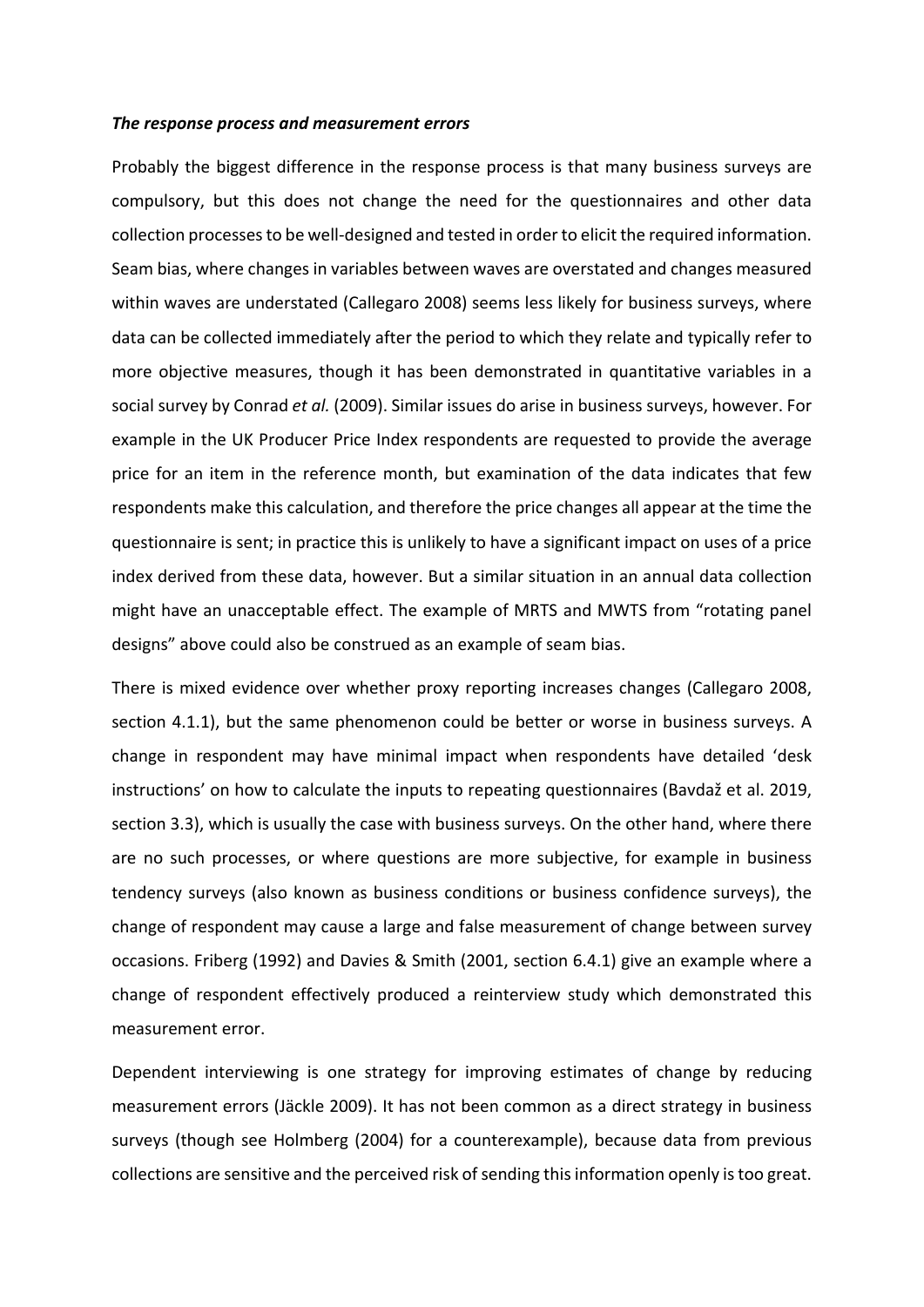However, past data have been used regularly in data editing (see below), which could be regarded as reactive dependent interviewing. Where data collection is moving to electronic modes, having past responses stored securely so that they can be used in dependent interviewing processes becomes much more practical.

#### **Nonresponse, editing and imputation**

#### *Nonresponse*

The classical pattern of response in longitudinal surveys is of continuous response followed by attrition, although there are possibilities to re-engage non-respondents from previous waves. Patterns of nonresponse in business surveys, however, are much more likely to be "swiss cheese" with holes (non‐responses) framed by some responses, because the focus on cross‐sectional estimation means that a response is always valuable, and the statutory requirement to respond makes it less likely that a business will drop out of the survey entirely. Dealing with non-response is therefore more about imputation than about complex weighting methods, although we return to weighting in "Estimation" below.

Even the estimation of response rates may be done differently, since in business surveys a weighted response rate accounting for differences in the sizes of businesses is often more informative about the quality of the estimates, whereas in social surveys each person counts approximately the same.

## *Edit and imputation strategies*

Editing in business surveys makes strong use of the time series of observations, and indeed this is the main focus in the classic paper by Hidiroglou & Berthelot (1986), although cross‐ sectional edits are also important. So clearly past values are important in defining unusual observations.

Business surveys make wide use of imputation, but this is generally with the aim of making the best possible cross‐sectional estimates (although always with an eye towards the impact on movements). For this purpose imputation can proceed period by period, and there is no particular requirement for imputed values to be consistent from period to period, or consistent with actual responses (although consistency with previous responses often improves the cross‐sectional imputations, see below). Longitudinal analysis however has a different focus where the consistency across time is important in order to estimate transitions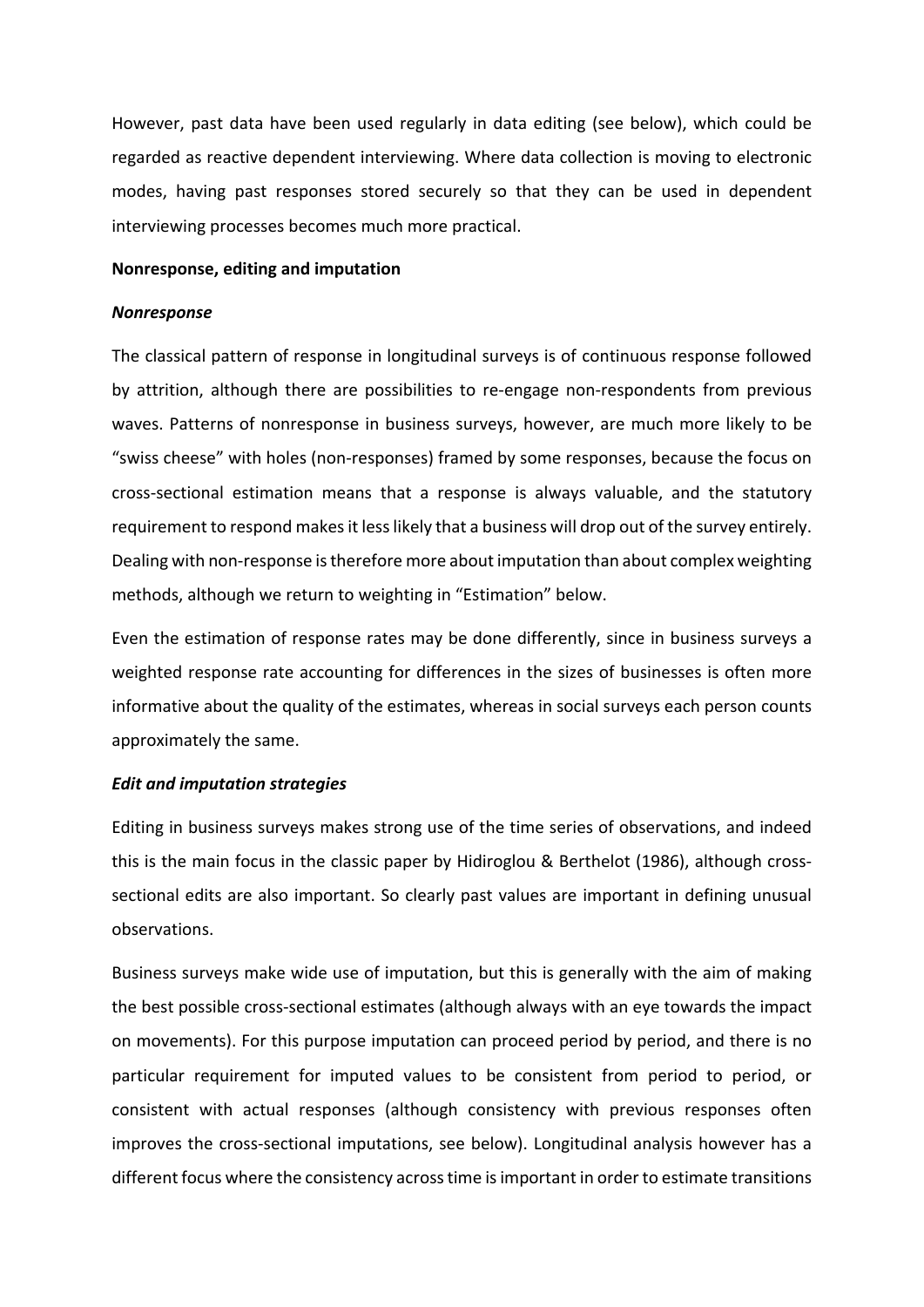and survival as well as possible. For these purposes it would be good to jointly impute values in multiple periods, in order to obtain the right joint distributions, and since we are then interested in preserving distributions, rather than just means and totals, a stochastic imputation is also needed. Stochastic imputation is rare in business surveys, but Smith & Perry (2001) describe one such example in a survey of business demography in central European countries. Such joint imputation means revisiting earlier imputations as more information becomes available, and this creates revisions, which are generally the bane of users of business statistics (Bean 2016, p21‐22) and therefore undesirable, though this opinion might be moderated in a longitudinal analysis.

Weighting solutions for unit nonresponse are also available, but while these are relatively straightforward for cross‐sectional estimation, defining appropriate calibration constraints is challenging longitudinally (see "estimation" below) – as it is in the longitudinal social survey context too (see Lynn & Watson (2020, forthcoming)).

## *Models for longitudinal imputation*

Compared to longitudinal social surveys, longitudinal business survey data contain more auxiliary or prior information (from the business register or previous occasions of the survey), but the number of variables collected at each wave is much less (especially for sub‐annual surveys). For imputation in cross‐sectional business surveys this leads to ratio or regression type imputation models (Kovar & Whitridge 1995) based on the relationship between responses and auxiliary data for responding units, which is applied to the auxiliary data for the non‐responders. In the rotating panels typical of short‐period business surveys there is often some previous information from the *same* business, and it is generally believed that such information will be a better predictor for the missing value. Ratio imputations which use this previous information are common in business surveys (eg Services Annual Survey in the US (Thompson & Washington 2013)), and this type of imputation is called *historical imputation* by Kovar & Whitridge, although we could as easily consider it to be *longitudinal* imputation, since it follows a single unit over time using common trend information. This approach will be most effective where the relationship over time is stronger than the relationship between units, and the wide range of applications suggests that this generally true, although we have not found any published examples where this is actually tested.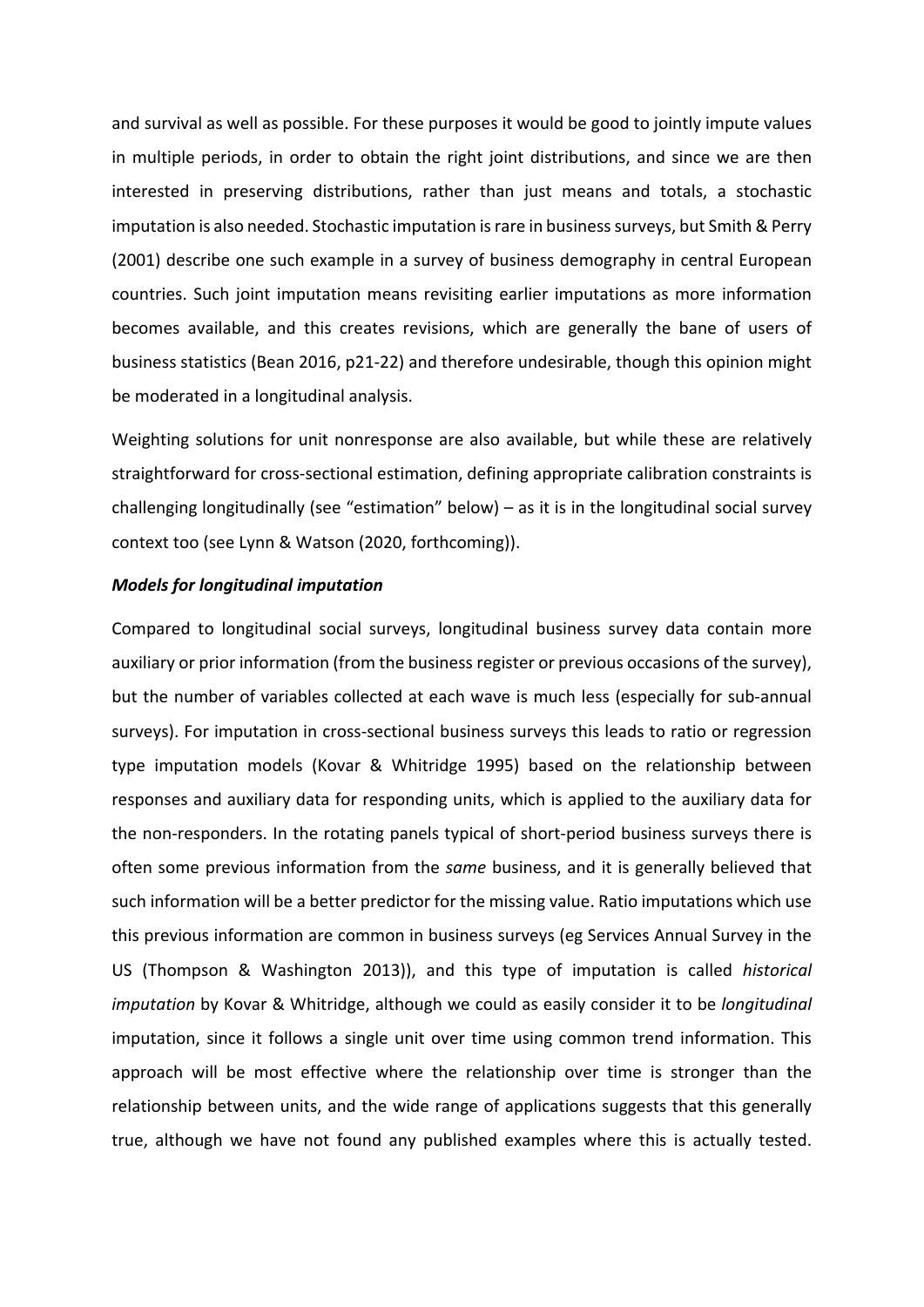Internal research at Statistics Canada showed that for particular surveys, ratio imputation involving a unit's previous value and an auxiliary variable works well.

The modelling carried out by ONS and described in Elliott (2009) gave some initial indications that deterministic regression imputation (which includes ratio imputation as a special case) based on the previous value was consistently better for imputation (ONS, unpublished report), but the models are not sufficiently detailed for this conclusion to be robustly demonstrated, and further research on this topic would be useful.

There aren't always previous values, so imputation can become a mixture of approaches (known as *composite imputation*), such as historical imputation for some cases, and ratio imputation to auxiliary variables otherwise (eg Shao & Steel 1999, Statistics New Zealand 2013). The mixture may be extended further if there are different patterns of missing values, which may require looking back several periods. Composite imputation also makes variance estimation in the presence of imputed values more difficult, and Shao & Steel (1999) set out an approach to this problem.

This naturally creates some further challenges for a strictly longitudinal analysis, because the imputation depends on the pattern of missingness, which may affect some of the types of variables of interest  $-$  for example whether businesses just starting up have different characteristics from established businesses. Some of this difficulty may be avoided by revising the imputations for previous periods (backward imputation, Hidiroglou & Berthelot 1986) once a response is received, which means that the imputations will be based on the correlations within a single unit's responses over time. However, this would lead to revisions which, as previously noted, are not appreciated by data users.

For a true longitudinal analysis we are also concerned with the distributional properties of changes – so imputing with a ratio imputation using the average (or some robust version such as the median) change will reduce the variance of the change and lead to poor longitudinal inferences. A stochastic imputation approach will be needed to create a dataset which has appropriate characteristics for estimating such transitions.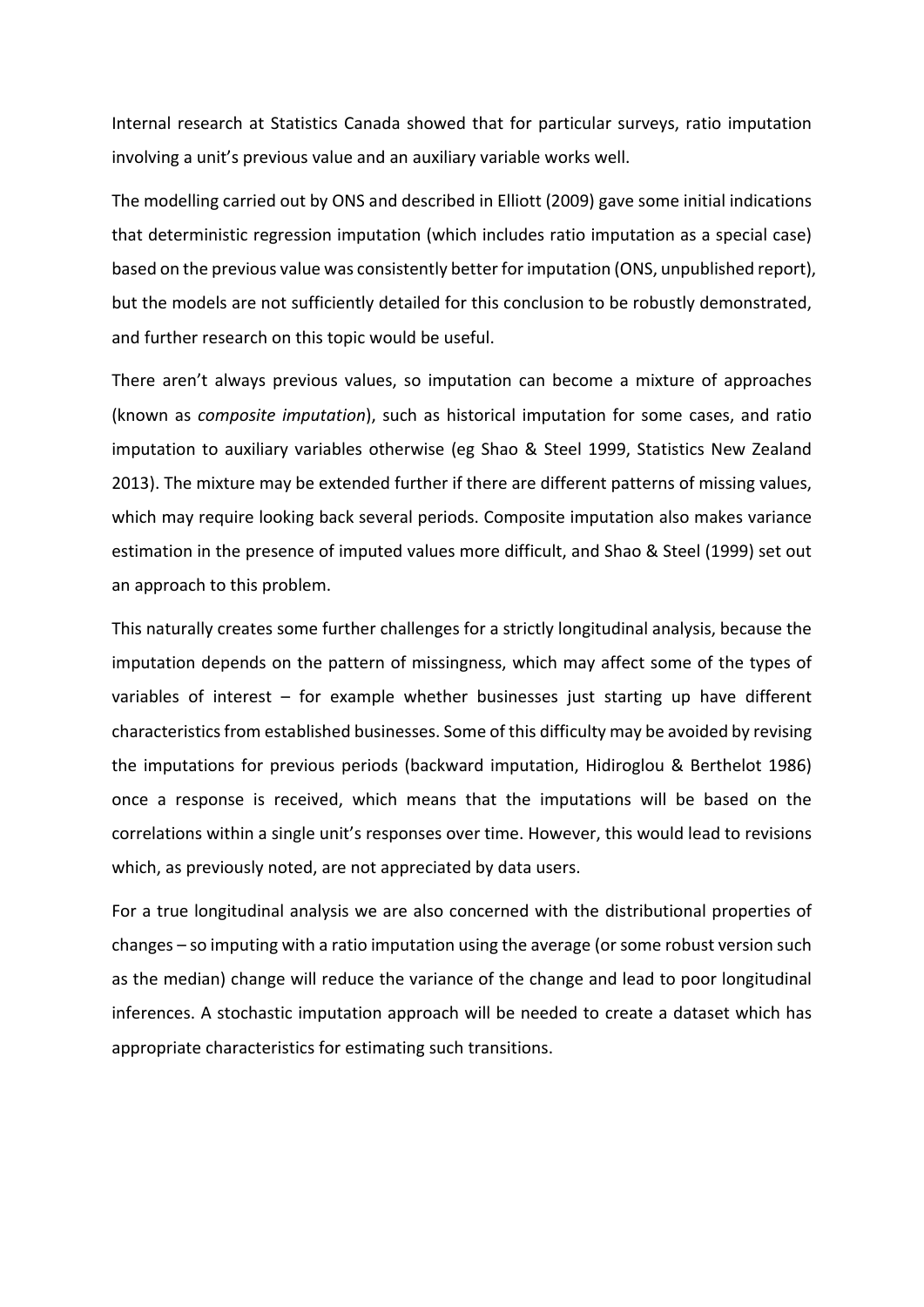#### **Estimation**

#### *Estimation using common units*

The use of rotating panel designs and completely enumerated strata result in relatively many common sample units between consecutive survey occasions. The (sampling) covariance from having these common units can be exploited to reduce the variance of estimates of change in totals. One way to do this is to use only the common units in estimating the movements, which are then projected forward from a fixed point, usually provided by a benchmark survey with a larger coverage. The common units have been known informally as "matched pairs" because they have a pair of observations on a matched unit. The matched pairs approach has been used in official business surveys (Kokic & Jones 1998, Smith *et al*. 2003), but the units which do not have matched observations may behave differently, and therefore the estimates of movements may be biased. The series may therefore drift and needs periodic benchmarking. If the benchmark is available relatively slowly (for example from an annual survey), then the error from the drift since the most recent benchmark can outweigh the variance gain from using the matched pairs (Kokic & Jones 1998, Smith *et al*. 2003). By definition units that start or cease to trade cannot have matched observations, so matched pairs approaches miss this element of change in the business population.

A similar approach has been used in the US Bureau of Labor Statistics, where a *link relative estimator* estimates the movement each period and is projected forward from a benchmark (Copeland & Valliant 2007). This estimator has the same challenges around possible bias from units that do not match between periods, particularly births and deaths, and models are used to adjust for this (Mueller 2006). The risk of bias increases as distance from the benchmark values increases, arguing for frequent benchmarking (Copeland & Valliant 2007).

Composite estimation, where the matched and non‐matched portions of the sample are weighted to give the estimate of the movement with the smallest variance, has also been used occasionally in business surveys. For example it was used in the US Monthly Retail Trade Survey and Monthly Wholesale Trade Survey when those had multiple panel designs as described in "rotating panel designs" above (Cantwell & Caldwell 1998). It does not seem to have been widely used in business surveys more recently, though Preston (2015) has extended composite estimation methods to account for the more rapid change seen in populations of businesses.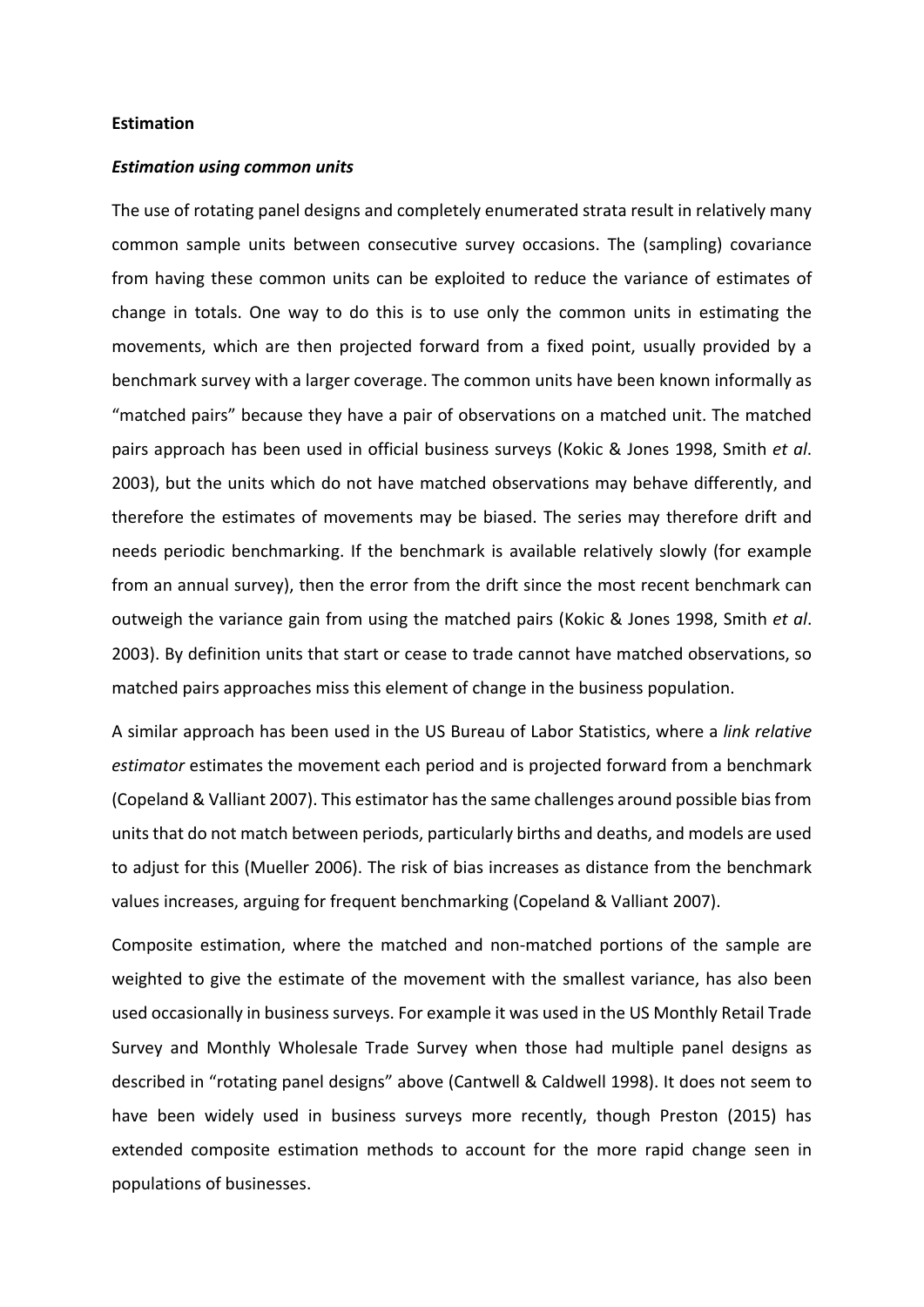The challenge with all of these estimation approaches which use elements of movement estimation is that the focus on estimating the change as accurately as possible causes a disconnection between the (sequence of) change estimates and the cross‐sectional estimate of level (which, according to the design, is generally unbiased). For example, the composite estimate of the change is not the same as the difference between two consecutive crosssectional estimates. This also has the potential to cause drift, and require the periodic benchmarking. An extra challenge of these methods is that the population is not stable, so that some account must be taken of the evolution of the population between benchmarks. However, with the modern emphasis on the use of administrative data in official statistics, some reconsideration of whether these approaches can be made operational by benchmarking to administrative data may be useful, and such an approach is considered by Mance (2016).

An alternative approach is to use a *regression composite estimator*, making the most efficient use of the matched and unmatched portions of a rotating sample using a combination of composite estimation and weighting (Singh, Kennedy & Wu 2001, Fuller & Rao 2001). This approach has been used in the Canadian Labour Force Survey, but we have not found any examples of its application to business surveys; although it was investigated for Statistics Canada's Survey of Employment, Payrolls and Hours, ultimately it was not implemented.

For sub‐annual business surveys the user requirement has generally been more for a measure of change than for a measure of the precise level (Rivière 2002, p155, Smith *et al*. 2003 section 3.7). Therefore the mismatch may not matter too much. But a further consequence of occasional benchmarking is that the series is revised when it is benchmarked, and users of economic statistics generally dislike revisions. The combination has led to the replacement of matched pairs and composite estimates by repeated cross-sectional estimates in many cases. But for a specifically longitudinal analysis, there would be a case to revisit this approach, and to use it as a basis for describing the evolution of the estimates of the target variables.

## *Changes in business structures*

Businesses are not organised according to any standard model, but in a way that suits each individual organisation. Administrative processes required by governments impose some constraints on this, and the use of administrative data is widespread in the construction of business registers. Therefore we need a *units model* to arrange these administrative data into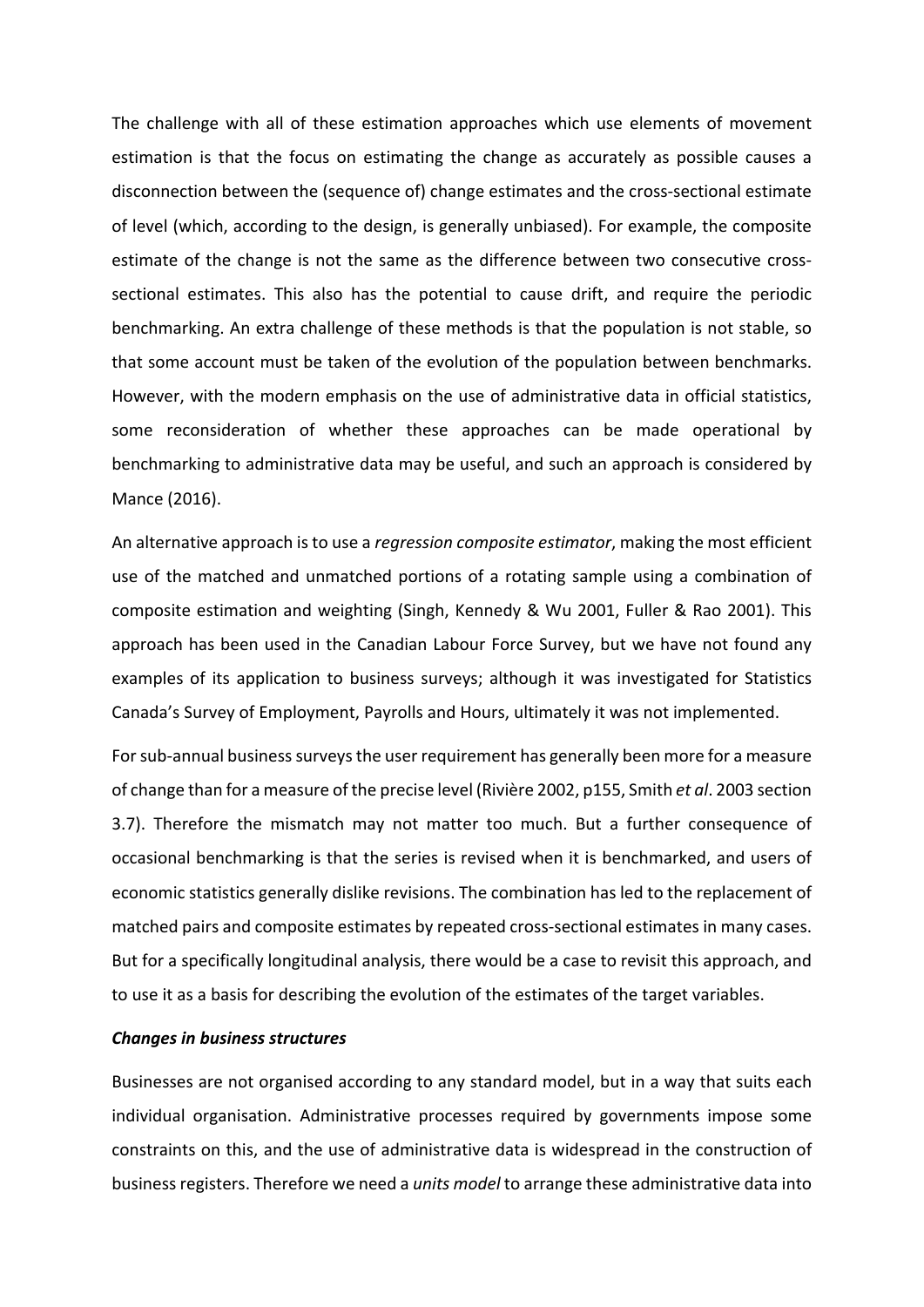a suitable structure for surveys (Colledge 1995). For any particular statistical collection a choice of which unit(s) to use has to be made so that the inputs and outputs can be as easy and relevant as possible. The choice of unit for any particular survey or analysis may well affect the estimates, and this has become known as "the unit problem" (van Delden *et al*. 2018, Lorenc *et al*. 2018).

According to the application of any particular units model, a 'business' does not necessarily consist of the same set of units between two periods. It may be affected by mergers or splits/demergers, or by acquisition or disposal of units. In the usual process of estimation for business surveys, these changes do not present particular challenges, as each period is considered separately, leading to cross‐sectional estimates which use the structures in place in each period. The time series of such estimates may show spurious changes, resulting from the interaction of these structure changes with the classification rules in the units model  $$ units may change classification according to which business they are part of. How much these changes are allowed to affect estimates can be controlled by the process by which the sampling frame is updated. In the UK a "frozen" register is used for monthly and quarterly surveys, with these structural and classification changes taken on once per year, with extra analysis of the impacts due to structure changes to separate it from the normal evolution of the series.

A longitudinal dataset constructed from a business survey is quite a different concept than a panel or cohort study, as it will not show the effects of *following rules* (rules about whether people are retained in the sample when they change households or in this case business units when they change ownership), which are designed to follow the units originally sampled. As far as we know a panel or cohort survey of businesses (or business units) has never been attempted in this way (although this might make for a very interesting dataset, showing the characteristics of business units being bought/sold and started up/shut down, and relationships with other units in the same business at the same time. It would also present some practical analysis challenges leading to further development of procedures). Therefore the need for weight share methods (Lavallée 2007, Lynn & Watson 2020, forthcoming), which allocate part of the weight of original sample members to new sample members which have been added because of the following rules in the same household/organisation etc, is reduced. The other bane of panel and cohort studies, estimating the eligibility of nonrespondents, is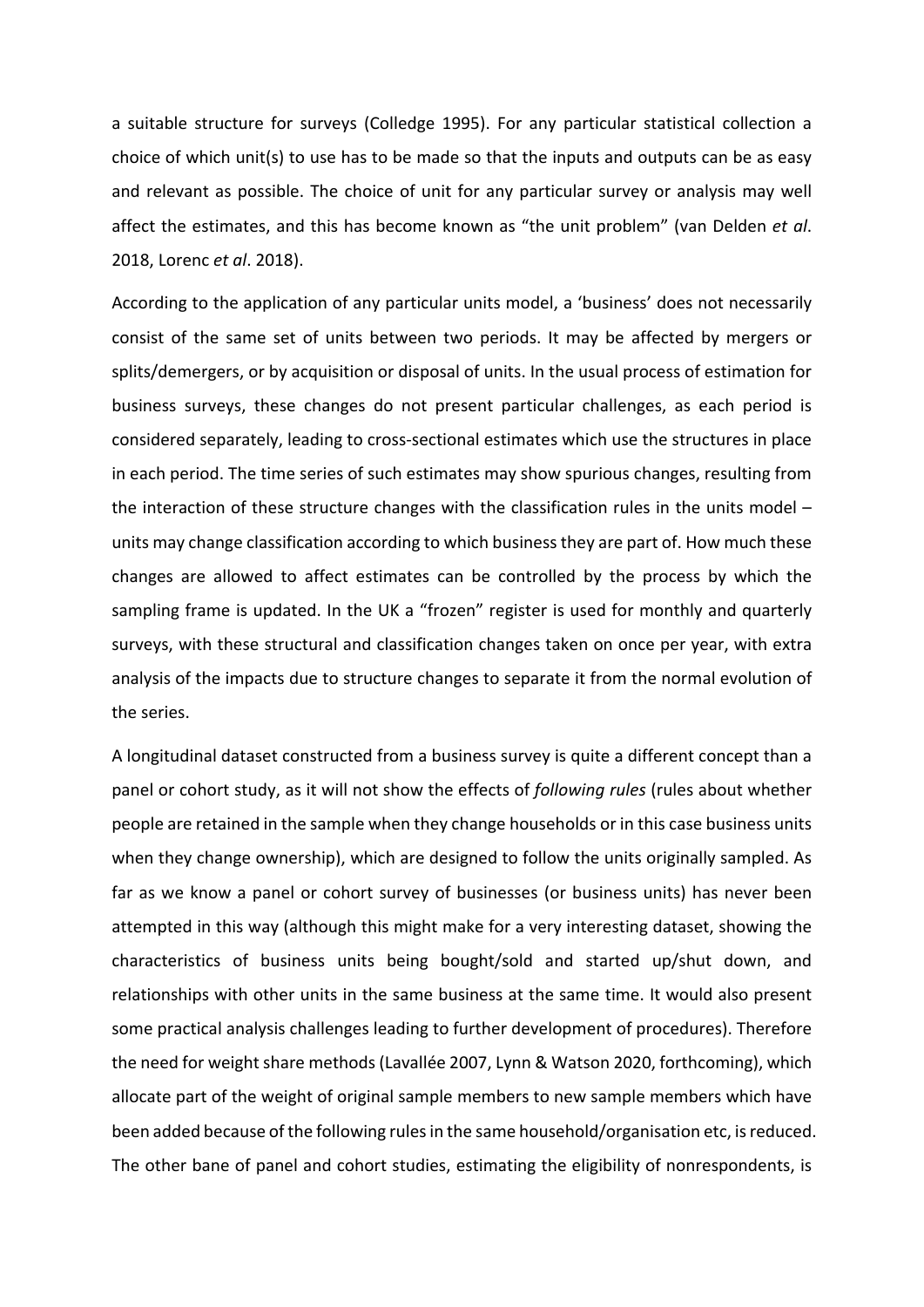also much less, since the business register provides the information (though some of it with a lag, because of delays in reporting or updating. But if we are making a longitudinal dataset many of these lags will have worked out during its construction). Then we have the problem of varying inclusion probabilities, which becomes a calibration problem; the similarity of sampling in adjacent periods may mean that some averaging of selection probabilities followed by appropriate calibration to known population totals from the business register generates a satisfactory solution, but again there is little existing work in this area. Some similar questions can be addressed using post hoc longitudinal datasets, as described in "business demography" below.

By contrast, a long‐term longitudinal database, or one incorporating information from more than one survey might be seen as a form of indirect sampling and therefore benefit from weight share approaches.

## *Outlier detection*

A challenge which is more prevalent in business surveys than social surveys is that the highly skewed distributions of variables of interest mean that some observations have a disproportionate effect on estimates (whether cross‐sectional or longitudinal); these effects can arise from the observation of a variable, but equally may be driven by the weight, or a combination of observation and weight. In business surveys these outliers are generally treated in some way to reduce their impact on estimates (eg Mulry *et al*. 2014, Clark *et al*. 2017). But outliers are often more obvious when considered longitudinally rather than crosssectionally, as they can be compared in a time series.

## *Variance estimation*

Variance estimation is a complex topic, and it suffices here to note that sampling in business surveys is almost never with negligible sampling fractions or ignorable, and that therefore many of the standard approximations for variances used in social surveys do not work (for example approximating the variance by the with-replacement sampling variance). For longitudinal analyses, these challenges add an extra layer of complication in inference for business surveys. For example, see Knottnerus & van Delden (2012) for variance estimators for overlapping business survey samples.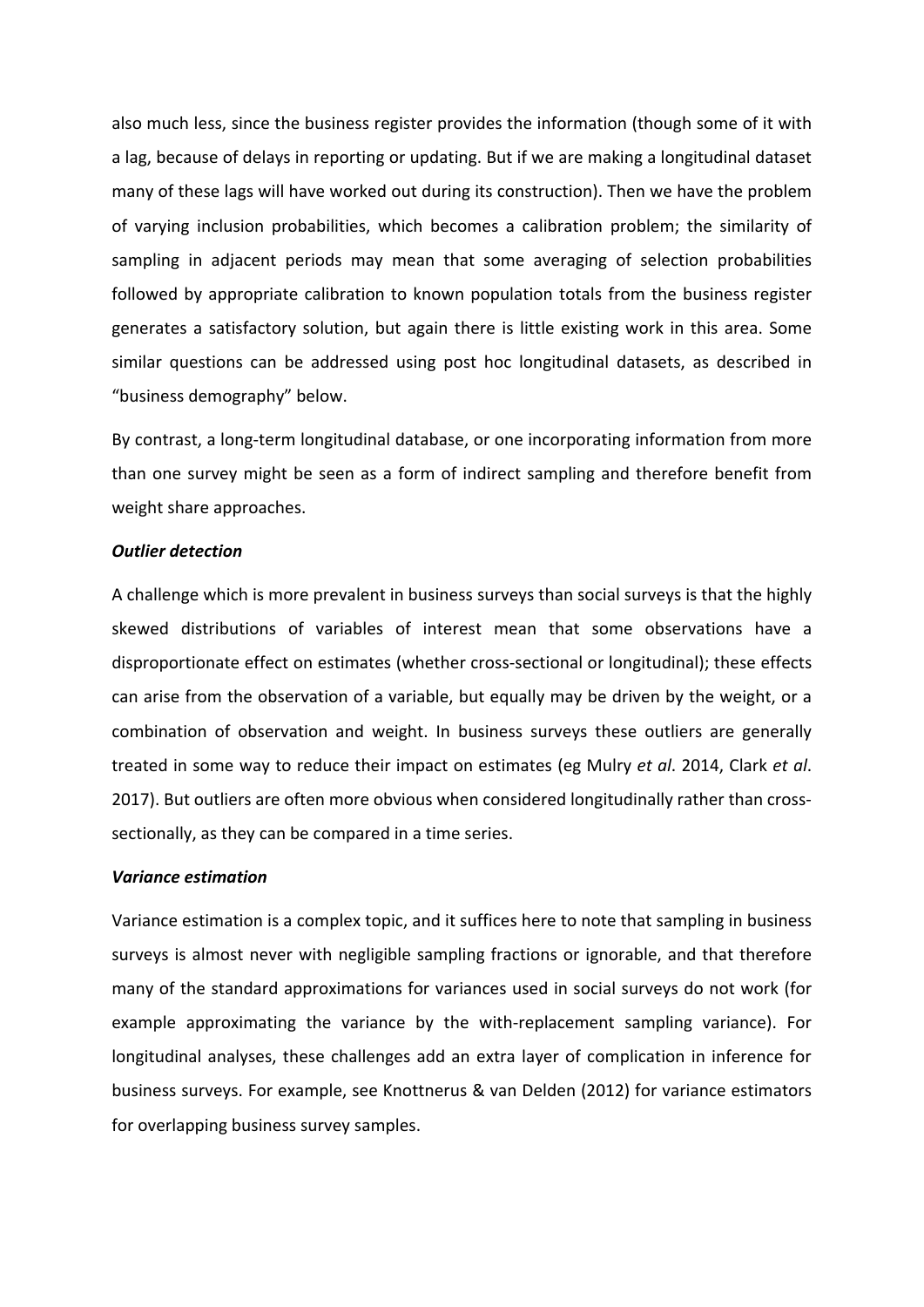# **Time series analysis and relationships with longitudinal designs**

# *Seasonal adjustment*

Seasonality in longitudinal studies is a phenomenon that is less often assessed; when waves last at least a year, there is a relatively small amount of information for assessing within‐year changes, though there are longitudinal social surveys with short period waves. Business surveys frequently have 'waves' at monthly or quarterly intervals, and the seasonality of the estimates from these is a key component of understanding the evolution of the measured phenomena. The theory and literature of seasonal adjustment is very large, and here we merely note its usefulness in interpreting longitudinal phenomena that are measured over periods less than a year.

# *State space models for evolving phenomena*

The multiple panel structure of those few household surveys designed as rotating panels lends itself to modelling using state space models, which can model an underlying evolution and account for the rotation group bias (eg Pfeffermann 1991). Business surveys do not generally use multiple panels, however (see "sample design and selection" above), and therefore less attention has been paid to these types of model structures. Nevertheless there are possibilities to use these approaches, for estimation and adjustment of rotation group bias, and this would seem to be a fruitful area for further research.

One specialised type of business survey which we have not discussed so far are price surveys, the basis for the construction of price indices of different types, which involve the regular collection of prices from business sources (both for consumer and producer prices). Since it is not exactly the same copy of an item which is priced each time (the first one will probably have been sold by the second price collection occasion) this is not strictly longitudinal in the sense of following the same units through time, but can be regarded as pseudo‐longitudinal, following an item through time. Dorfman (1998) introduces this approach and uses it as the basis for a state space model of the evolution of prices.

## *Longitudinal analysis*

There is a large user requirement for information which can be used for the longitudinal analysis of business populations, from researchers and policymakers seeking to understand and influence business formation and survival to business experts gathering evidence on the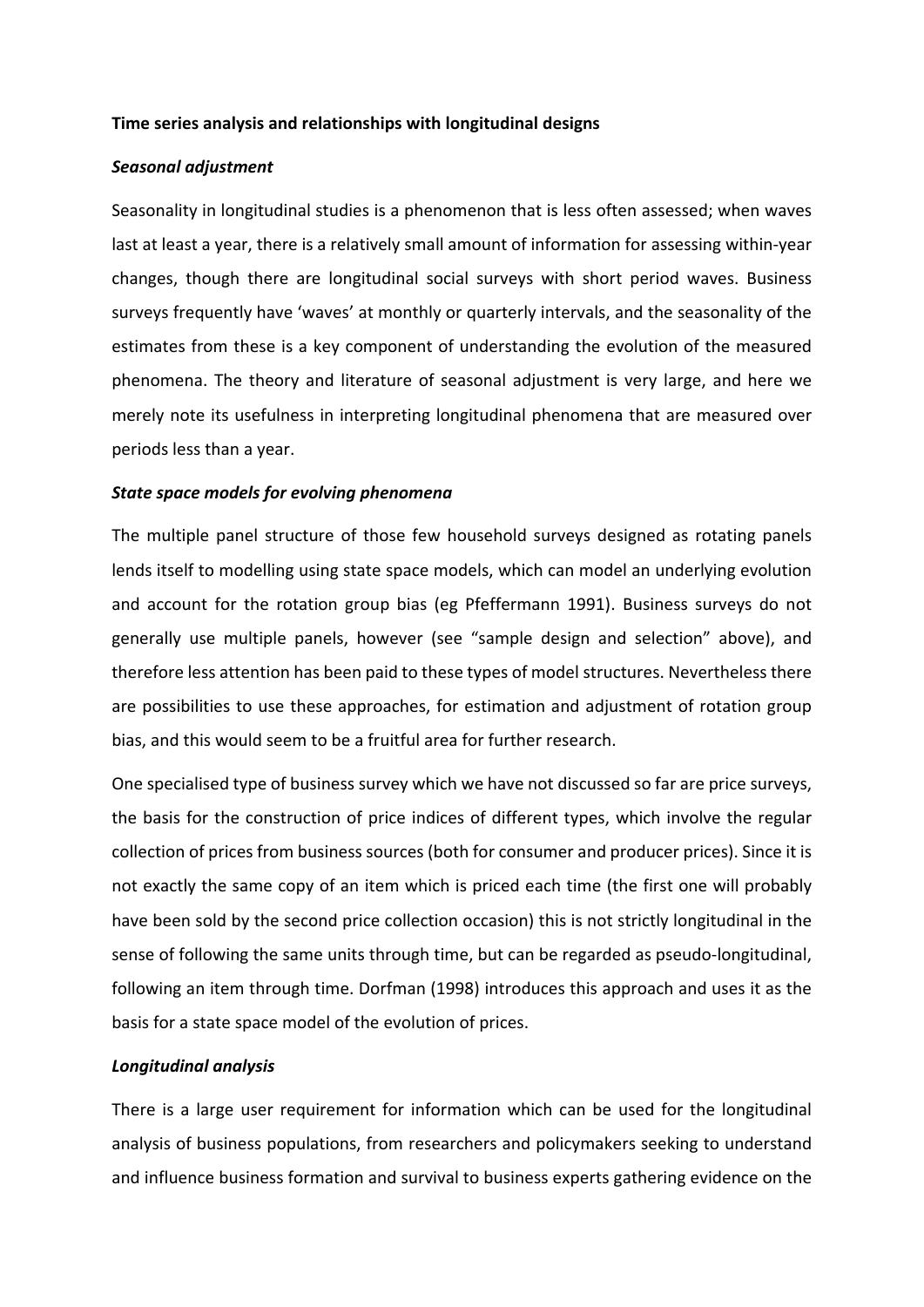success of businesses using certain management methods and strategies. The general lack of designed longitudinal surveys of businesses has led to the construction of analytical databases from other information. One of the main distinctions of business surveys is the existence of a good (statistical) business register derived from administrative sources and used as the basis for statistical collections. Business registers typically contain rather few variables of direct analytical interest, but because of their regular updating and good coverage of the population they provide a good, basic data source. They also provide a 'spine' to which other information can be linked to provide a wider set of analysis variables, though not in general covering the whole population.

Wider provision of analysis databases has therefore generally taken advantage of the repeated sampling of businesses in rotating panel surveys (see "rotating panel designs" above) and matched together the various responses to construct databases which cover longer periods and allow these sorts of longitudinal analyses to be undertaken. These databases could contain data coming from administrative sources as well as surveys. Databases of matched business data are available, usually under special license conditions because of the disclosive nature of business data, in many countries, eg Canada (Statistics Canada, 2016), New Zealand (Fabling & Sanderson 2016), Australia (Hansell & Rafi 2018).

There are substantial similarities in the types of analysis methods used in longitudinal business and social surveys, with estimation focused on gross and net changes between different times, and how these changes are related to other measured characteristics. Both need to use weights in the analysis to compensate for differences in sample representation, but these differences tend to be much greater in business surveys. Business surveys typically have a high proportion of numeric variables, which makes some analysis more straightforward, but also has skewed error distributions which complicates other analysis.

In the subsections below we change perspective, and instead of considering where methods designed for business surveys show longitudinal characteristics, we consider where methods of longitudinal analysis developed (largely) for social surveys could be applied to business data.

# *Business demography*

There are plenty of examples of versions of the business register being used as the basis for longitudinal analyses (for example Ahn 2001, Bartelsman *et al*. 2005), though these rely on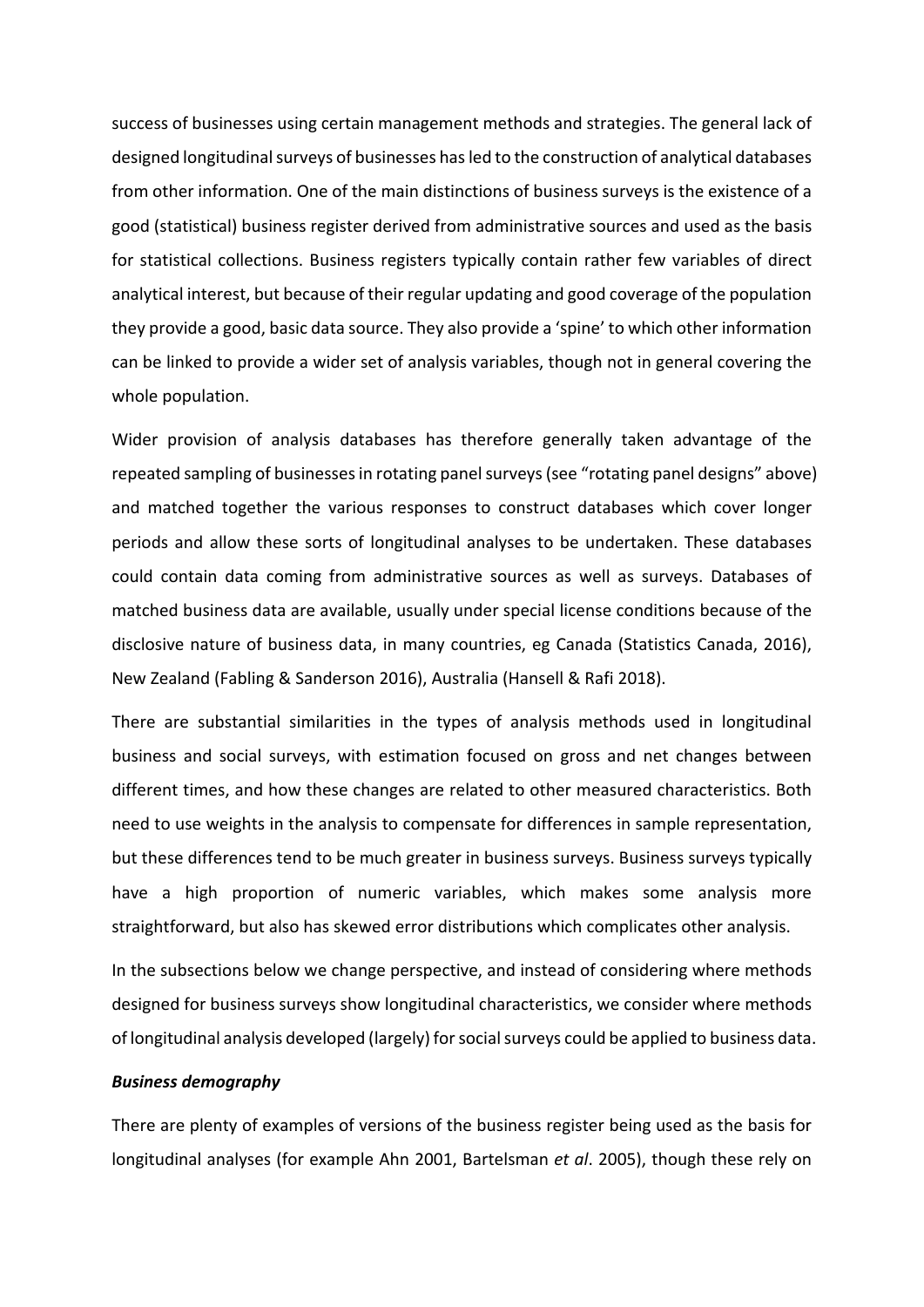the assumption that the register is a reasonable reflection of the state of the business population. Lags in registration and deregistration processes, and the possibility that businesses may be dormant for a period make the validity of this assumption questionable in some situations. Bartelsman *et al*. (2005) discuss the challenges in producing reasonably consistent cross‐national datasets because of the variety of definitions and rules associated with the business registers (and some other sources). But this can equally be a challenge within countries when the rules associated with registrations or the administration of the business register change. The Demography of Small and Medium Enterprises project (Smith & Perry 2001) is an example of where these issues were largely overcome. It provided an analysis of the survival and characteristics of business populations in twelve central European countries in the years following the breakup of the Warsaw pact, which involved a longitudinal survey based on the business register and had as its targets to estimate the ghost rates (proportion of businesses present on the register but not operational) and survival of businesses with different characteristics.

Of course the business register is not the only potential source of complete linked data on the business population, and there are examples of data from administrative sources being linked and made available for analysis, such as the Longitudinal Business Database in the US (Pivetz *et al*. 2001), which is derived from quarterly unemployment insurance microdata.

## *Gross flows*

Where data are linked longitudinally, it opens up the possibility to estimate the sizes of flows (transitions) between one state and another  $-$  for example business size in different categories. These statistics are readily calculated from longitudinal datasets once the weighting issues discussed in "edit and imputation strategies" are resolved. Gross flows have been more usually utilised to analyse employment change, but the estimated flows can provide substantial insights which are not available from the net statistics in other cases too such as how businesses grow and shrink, or how they shift between industrial classifications.

## *Survival analysis/Life course analysis/event history analysis*

Different transitions and events in the life of a business can be analysed by modelling with a longitudinal dataset, using suitable indicator variables to identify the states to be modelled.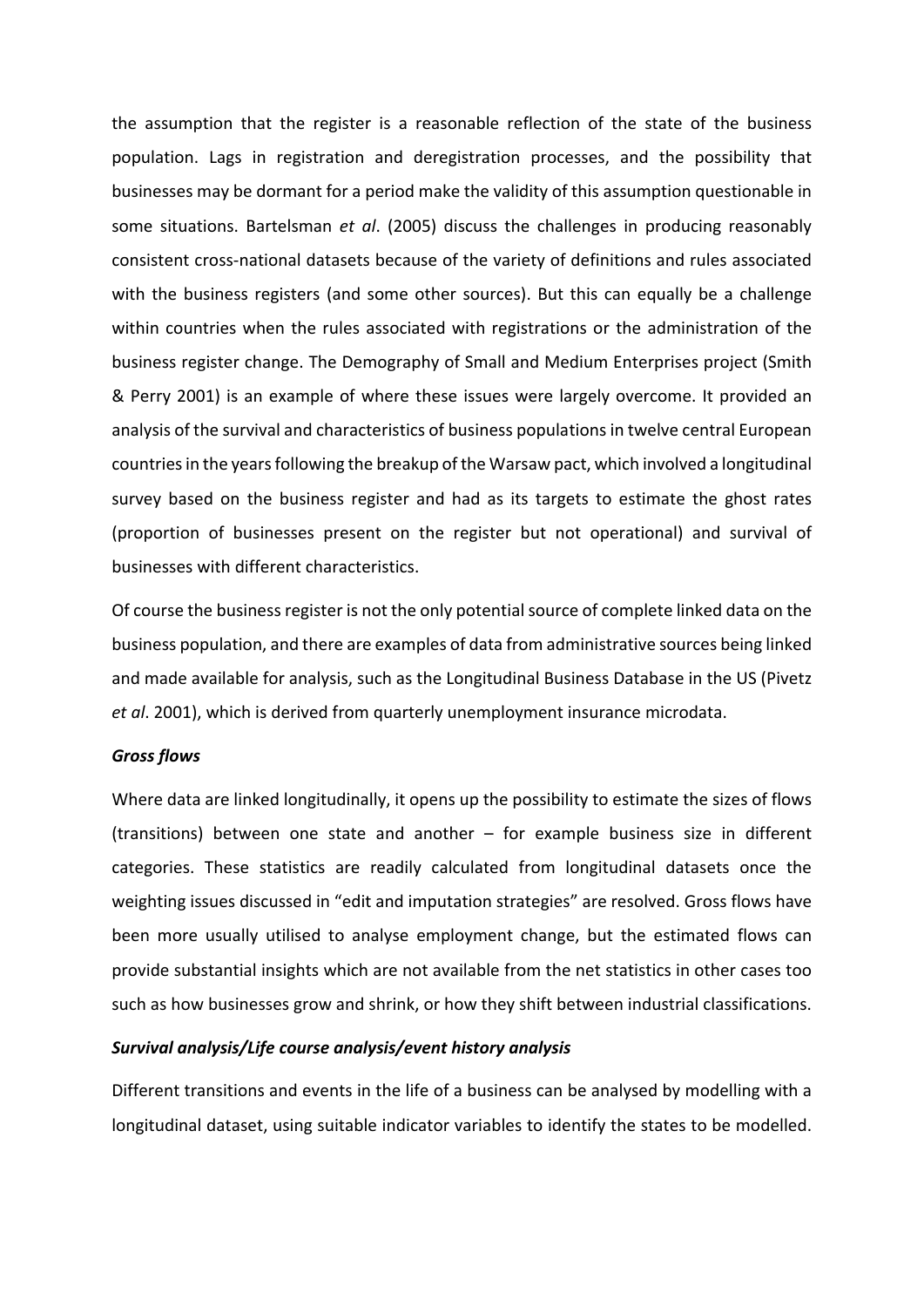These approaches have been used for businesses (eg Hill *et al*. 1996 use event history analysis with data on businesses taken from the stock market in the US).

The time to a transition (or the survival rates) can be related to different characteristics through survival analysis (eg Knaup & Piazza 2007), and this type of approach can be extended to Cox proportional hazards models and the Kaplan‐Meier estimator.

These types of analysis generally require the use of a multilevel modelling approach to account for the correlation between occasions in the measurements from the same business. The common assumption of multilevel models that errors are normally distributed is unlikely to be good for most business populations, as the skewness of the business population feeds through into a skewed distribution of errors. Some data transformation or some more advanced approaches using different error distributions might therefore need to be investigated or developed to make these approaches really effective.

## *Borrowing from business survey analysis to longitudinal surveys*

"Time series analysis and relationships with longitudinal designs" above showed some ways in which time series approaches can be integrated into longitudinal analysis, and this is one area which social surveys analyses have generally used sparingly, except where econometric approaches have been employed. In particular it may be interesting to relate longitudinal analyses to externally measured variables, to examine the impact of changing conditions on behaviours and transitions.

Businesses are also connected strongly through networks of transactions. These have traditionally been summarised in the national accounts, a framework showing flows of goods and services and money between different actors in the economy (for an overview see Bos (2013)). Although they are called "accounts", the use of survey estimates for many components means that the components which should balance (such as income and expenditure in accounting) rarely do, and this has led to procedures for balancing – finding the best adjustments to estimates accounting for their accuracy to give consistent accounts (eg Stone *et al*. 1942, Daalmans 2018). Such procedures are potentially useful in longitudinal social surveys for reconciling flows and cross‐sectional estimates. Such accounting procedures have rarely been applied in social survey contexts, but Statistics Netherlands has used them to produce a consolidated picture of employment changes (Mushkudiani *et al*. 2015).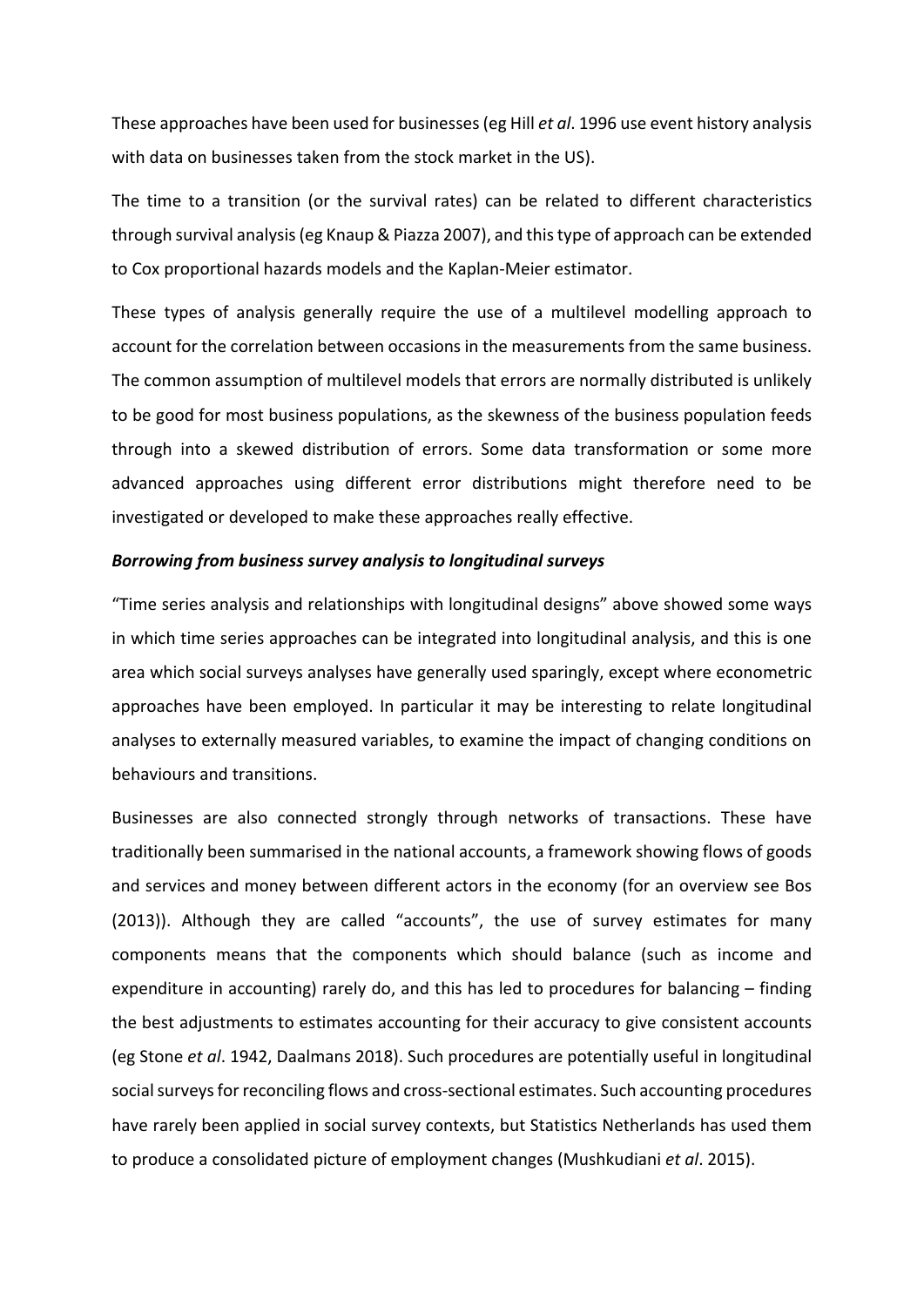Detailed transaction data between businesses, measured by tax systems, are beginning to be analysed as networks to support national accounts, eg Dhyne *et al*. (2015). If longitudinal surveys can be linked to similar administrative data with the consent of respondents, then these analyses may also be extended to social surveys.

## **Discussion**

As we show above there are many ways in which business survey data demonstrate longitudinal elements. Some standard approaches in business surveys make use of this information across time, but there are many opportunities for borrowing more structured longitudinal thinking from the methods developed for cohort and panel studies in the social sciences. Commonly used sampling processes for business surveys ensure that the largest businesses are completely enumerated (and therefore appear continuously in repeating surveys) and also create large overlaps in samples from period to period through rotation and sample coordination. These two conditions create a longitudinal structure. Although this is not generally the primary purpose of these surveys, it forms the basis for longitudinal methodology to be used. Composite estimation has been under‐used in business surveys because of the requirement (perceived or real) for consistency between estimates of level and change, which have been met by periodic benchmarking and/or time series processes.

There are also many similarities in the procedures in business and social surveys for measuring changes; the stability of the questionnaire and data collection processes are important because they hold components of the non‐sampling errors approximately constant and lead to unbiased estimates of changes. Both types of surveys have to deal with changes in structures (of person within households, and units within businesses), and have different ways to do this – longitudinal household panels with following rules and weight share methods, and business surveys by defining cross-sectional structures. There is scope here to extend the estimation for changes in longitudinally matched business datasets to use weight share methods, and even to design surveys or datasets to follow individual business units through changes in ownership and analyse the effects of conditions in their parent businesses.

The rather different conditions and characteristics demonstrated by business populations, such as their skewness and the availability of a sampling frame mean that the methods will need some adjustment, and this suggests avenues for future research, several of which we have highlighted. In some situations, the frame makes things easier – it gives an indication of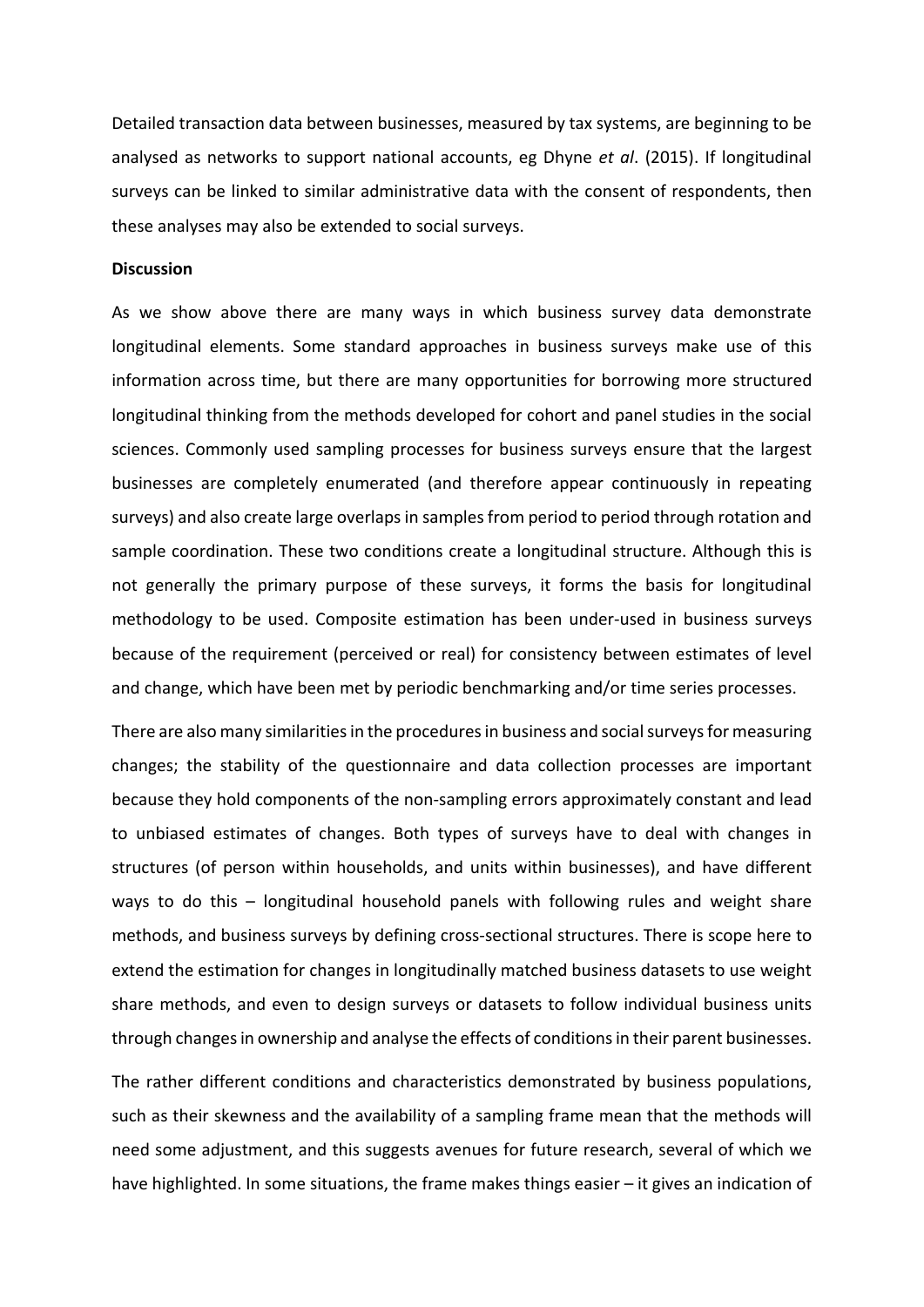eligibility for nonrespondents, for example, even in situations where the frame information may be out of date. Published research on longitudinal data appear to be largely restricted to social surveys – for example, we found no reports of attempts to measure rotation group bias or seam bias in business surveys, although several authors mention them in passing as if they are established phenomena.

Databases of longitudinally linked business data are becoming commoner, and this opens up a wide range of possibilities for more detailed longitudinal analysis. The terminology for estimating the time to transitions varies between subject areas, but there is scope for these methods to be applied in these datasets and for them to generate new insights.

We hope that this paper will encourage further exchange between practitioners of business and longitudinal surveys, and that this will widen the range of tools available to both groups and lead to some novel approaches and applications.

# **Conflict of interest statement**

The Authors declare that there is no conflict of interest.

## **Acknowledgements**

We are grateful to Boris Lorenc for encouraging us to pursue this topic, and to the two anonymous referees and Peter Lynn whose comments led to a significantly improved paper.

#### **References**

- ABS (1999) *Small and medium enterprises business growth and performance survey 1997–98*, http://www.ausstats.abs.gov.au/ausstats/subscriber.nsf/0/CA25687100069892CA25688900 0A9F47/\$File/81410\_1997‐98.pdf.
- Ahn, S. (2001) 'Firm dynamics and productivity growth: a review of micro evidence from OECD countries', OECD Economics Department Working Papers No. 297. https://ssrn.com/abstract=276669 or http://dx.doi.org/10.2139/ssrn.276669.
- Bailar, B.A. (1975) 'The effects of rotation group bias on estimates from panel surveys' *Journal of the American Statistical Association*, 70: 23‐30.
- Bartelsman, E., Scarpetta, S. & Schivardi, F. (2005) 'Comparative analysis of firm demographics and survival: evidence from micro‐level sources in OECD countries', *Industrial and Corporate Change*, 14: 365‐391.
- Bavdaž, M., Giesen, D., Moore, D.L., Smith, P.A. & Jones, J. (2019, in press) 'Qualitative testing for official establishment survey questionnaires', *Survey Research Methods*.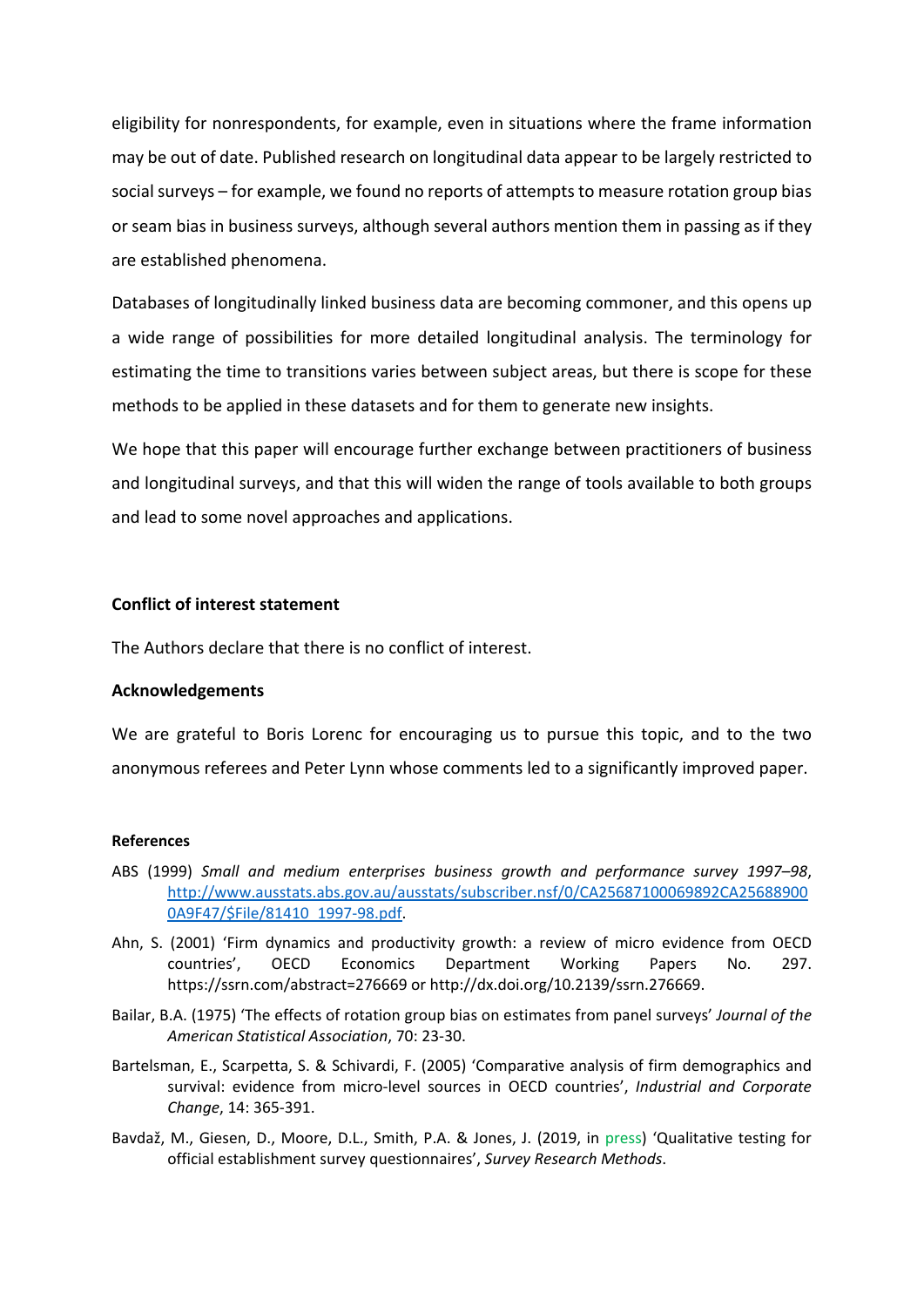- Bean, C. (2016) *Independent review of UK economic statistics*, https://www.gov.uk/government/uploads/system/uploads/attachment\_data/file/507081/2 904936 Bean Review Web Accessible.pdf.
- BEIS (2018) *Longitudinal small business survey longitudinal analysis: small medium enterprises interviewed in 2015, 2016 and 2017*, https://www.gov.uk/government/statistics/small‐ business‐survey‐2017‐panel‐report.
- Bollineni-Balabay, O., van den Brakel, J. & Palm, F. (2016) 'Multivariate state space approach to variance reduction in series with level and variance breaks due to survey redesigns', *Journal of the Royal Statistical Society, Series A,* 179: 377‐402.
- Bos, F. (2013) 'Meaning and measurement of national accounts statistics'. Paper discussed online at the World Economics Association's Conference on the Political Economy of Economic Metrics, 28 January‐25 February 2013, http://ssrn.com/abstract=2231937.
- Callegaro, M. (2008) 'Seam effects in longitudinal surveys', *Journal of Official Statistics,* 24: 387‐409.
- Cantwell, P.J. & Caldwell, C.V. (1998) 'Examining the revisions in monthly retail and wholesale trade surveys under a rotating panel design', *Journal of Official Statistics*, 14: 47‐59.
- Clark, R.G., Kokic, P. & Smith, P.A. (2017) 'A comparison of two robust estimation methods for business surveys', *International Statistical Review*, 85: 270‐289.
- Colledge, M. J. (1995) 'Frames and business registers: an overview', in B.G. Cox, D.A. Binder, B.N. Chinnappa, A. Christianson, M.J. Colledge & P.S. Kott (eds), *Business survey methods*, New York: Wiley. pp. 21‐47.
- Conrad, F.G., Rips, L.J. & Fricker, S.S. (2009) 'Seam effects in quantitative responses', *Journal of Official Statistics*, 25: 339‐361.
- Copeland, K.R. & Valliant, R. (2007) 'Imputing for late reporting in the U.S. Current Employment Statistics survey', *Journal of Official Statistics*, 23: 69‐90.
- Cox, B. G., & Chinnappa, B. N. (1995) 'Unique features of business surveys', in B.G. Cox, D.A. Binder, B.N. Chinnappa, A. Christianson, M.J. Colledge & P.S. Kott (eds), *Business survey methods*, New York: Wiley. pp. 1‐17.
- Daalmans, J. (2018) 'Divide-and-conquer solutions for estimating large consistent table sets', *Statistical Journal of the IAOS*, 34: 223‐233.
- Davies, P. & Smith, P. (eds.) (1999) *Model quality report in business statistics*, *volume 1: Theory and methods for quality evaluation*, Newport: Office for National Statistics.
- Dhyne, E., Magerman, G. & Rubínová, S. (2015) *The Belgian production network 2002*‐*2012*. NBB Working Paper No. 288, Brussels: National Bank of Belgium.
- Dillman, D.A. (2009) 'Some consequences of survey mode changes in longitudinal surveys', in P. Lynn (ed), *Methodology of longitudinal surveys*, Chichester: Wiley. pp. 127‐140.
- Dorfman, A.H. (1998) Price index surveys as quasi‐longitudinal studies, *Survey Methodology*, 24: 139‐ 145.
- Elliott, D. (2009) The potential use of additional VAT data in ONS business surveys. GSS Methodology Conference, 2009, 2009, 2009, 2009, 2009, 2009, 2009, 2009, 2009, 2009, 2009, 2009, 2009, 2009, 2009, 2009, 200 http://webarchive.nationalarchives.gov.uk/20110110155159/http://www.ons.gov.uk/about /newsroom/events/14th‐gss‐methodology‐conference‐‐30‐06‐09/programme/the‐potential‐ use‐of‐additional‐vat‐data‐on‐ons‐business‐surveys‐paper.pdf.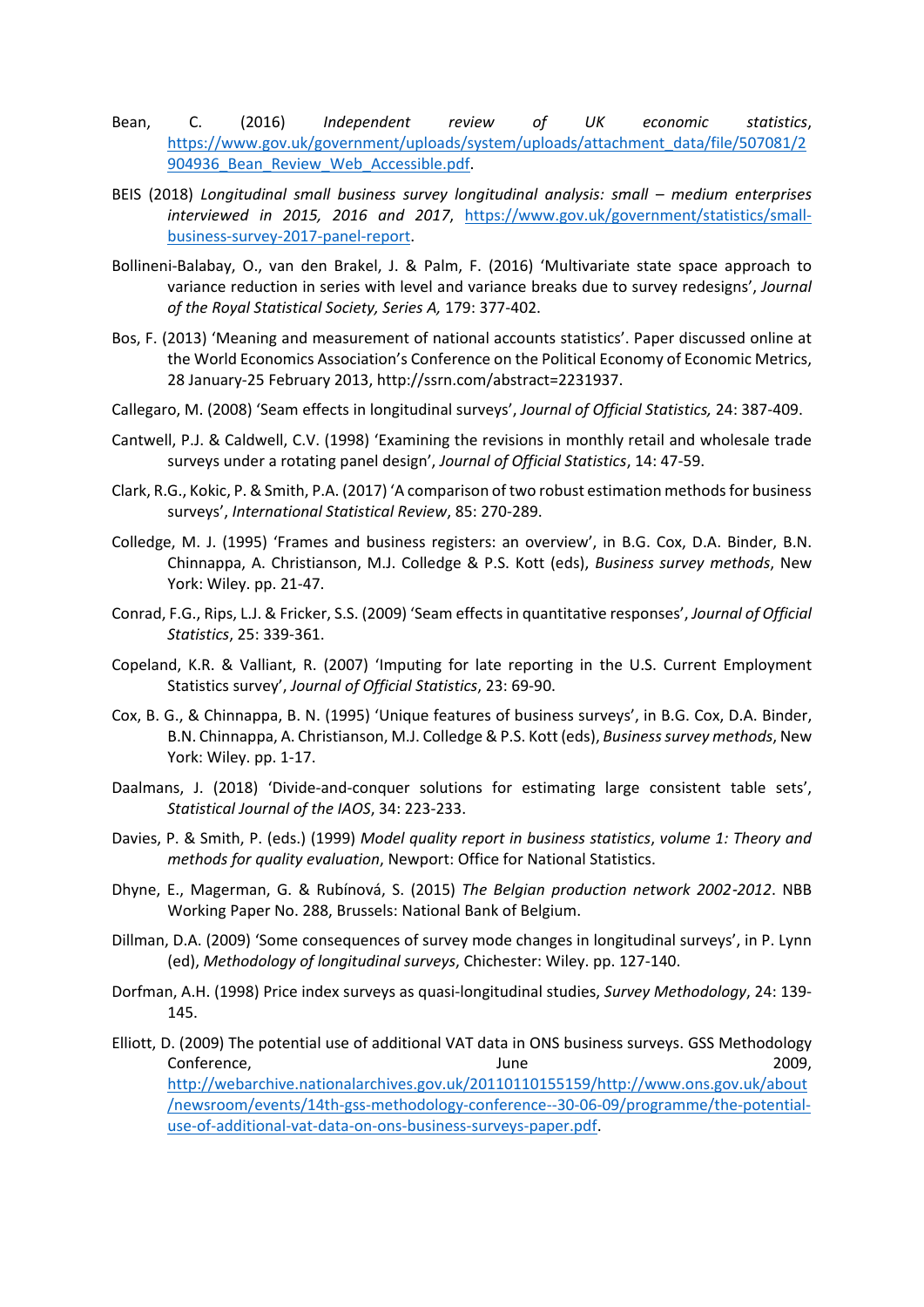- Fabling, R. & Sanderson, L. (2016) 'A rough guide to New Zealand's Longitudinal Business Database' (2nd edition), Motu Working Paper no. 16‐03, Wellington: Motu Economic and Public Policy Research.
- Friberg, R. (1992) 'Surveys on environmental investments and costs in Swedish industry', *Statistical Journal of the United Nations Economic Commission for Europe*, 9: 101‐110.
- Fuller, W. & Rao, J.N.K. (2001) 'A regression composite estimator with application to the Canadian Labour Force Survey', *Survey Methodology*, 27: 45‐51.
- Gros, E. & Le Gleut, R. (2018) 'Sample coordination and response burden for business surveys: methodology and practice of the procedure implemented at INSEE', in B. Lorenc, P.A. Smith, M. Bavdaž, G. Haraldsen, D. Nedyalkova, L.‐C. Zhang, and T. Zimmermann (eds), *The unit problem and other current topics in business survey methodology*, Newcastle upon Tyne: Cambridge Scholars. pp. 141‐156.
- Hansell, D. & Rafi, B. (2018) 'Firm-level analysis using the ABS' Business Longitudinal Analysis Data Environment (BLADE)', *The Australian Economic Review*, 51: 132–138.
- Hidiroglou, M.A. & Berthelot, J.M. (1986) 'Statistical editing and imputation for periodic business surveys', *Survey Methodology*, 12: 73‐83.
- Hill, N.T., Perry, S.E. & Andes, S. (1996) 'Evaluating firms in financial distress: An event history analysis', *Journal of Applied Business Research*, 12: 60‐71.
- Holmberg, A. (2004) 'Pre‐printing effects in official statistics: an experimental study', *Journal of Official Statistics*, 20: 341‐355.
- Jäckle, A. (2009) 'Dependent interviewing: a framework and application to current research', in P. Lynn (ed) *Methodology of longitudinal surveys*, Chichester: Wiley. pp. 93‐111.
- Johnson, W., Paben, S. & Schilp, J. (2012) 'The use of sample overlap methods in the consumer price index area redesign', International Conference on Establishment Surveys ICES‐IV, https://ww2.amstat.org/meetings/ices/2012/papers/301813.pdf.
- Julien, C. & Brisebois, F. (1999) *The Crops Surveys at Statistics Canada*, https://ssc.ca/sites/default/files/survey/documents/SSC1999\_C\_Julien.pdf
- Knaup, A.E. & Piazza, M.C. (2007) 'Business employment dynamics data: survival and longevity, II', *Monthly Labor Review*, 130: 3‐10.
- Knottnerus, P. & van Delden, A. (2012) 'On variances of changes estimated from rotating panels and dynamic strata', *Survey Methodology*, 38: 43‐52.
- Kokic, P.N. & Jones, T.C. (1998) 'Comparison of matched pairs and ratio estimators', *Proceedings of the Symposium: New Directions in Surveys and Censuses*, pp. 269‐272, Ottawa: Statistics Canada.
- Kovar, J.G. & Whitridge, P.J. (1995) 'Imputation of business survey data', in B.G. Cox, D.A. Binder, B.N. Chinnappa, A. Christianson, M.J. Colledge & P.S. Kott (eds), *Business survey methods*, New York: Wiley. pp. 403‐423.
- Lavallée, P. (2007) *Indirect Sampling*, New York, Springer‐Verlag.
- Lindblom, A. (2003) 'SAMU the system for coordination of frame populations and samples from the business register at Statistics Sweden', *Background Facts on Economic Statistics* 2003:3. Örebro: Summan Statistics Summan Statistics Sweden. http://www.scb.se/statistik/OV/AA9999/2003M00/X100ST0303.pdf.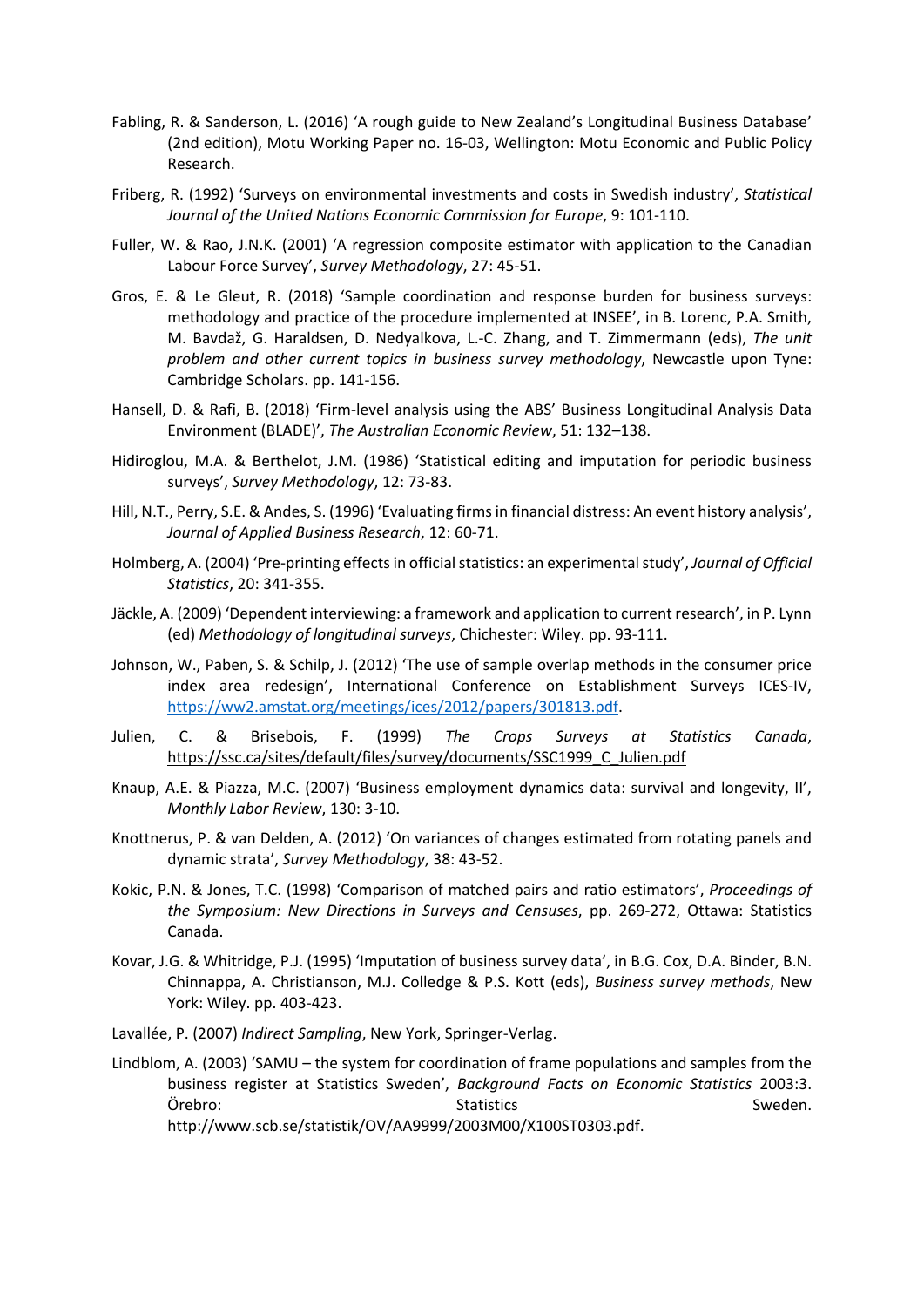- Lorenc, B., Smith, P.A., Bavdaž, M., Haraldsen, G., Nedyalkova, D., Zhang, L.‐C. and Zimmermann, T. (eds.) (2018) *The unit problem and other current topics in business survey methodology*, Newcastle upon Tyne: Cambridge Scholars.
- Lynn, P., Kaminska, O. & Goldstein, H. (2014) 'Panel attrition: how important is interviewer continuity?', *Journal of Official Statistics*, 30: 443–457. https://doi.org/10.2478/jos‐2014‐ 0028.
- Lynn, P. & Watson, N. (2020, forthcoming) 'Issues in weighting for longitudinal surveys', in P. Lynn (ed), *Advances in longitudinal survey methodology*, Chichester: Wiley.
- Mance, S. (2016) *How hard is it to count? Reconciling monthly survey and administrative data: experiences from the CES program*, https://www.bls.gov/osmr/pdf/st160060.pdf.
- Mueller, K. (2006) 'Impact of business births and deaths in the Payroll Survey'. *Monthly Labor Review,* 129 May 2006: 28‐34.
- Mulry, M.H., Oliver, B.E. & Kaputa, S.J. (2014) 'Detecting and treating verified influential values in a monthly retail trade survey', *Journal of Official Statistics*, 30: 721‐747.
- Mushkudiani, N., Daalmans, J. & Pannekoek, J. (2015) 'Reconciliation of labour market statistics using macro‐integration', *Statistical Journal of the IAOS*, 31: 257‐262.
- Nedyalkova, D., Pea, J. & Tillé, Y. (2006) 'A review of some current methods of coordination of stratified samples. Introduction and comparison of new methods based on microstrata', Rapport technique, Université de Neuchâtel.
- Nedyalkova, D., Qualité, L. & Tillé, Y. (2009) 'General framework for the rotation of units in repeated survey sampling', *Statistica Neerlandica*, 63: 269‐293.
- Ohlsson,E. (1995) 'Co‐ordination of samples using permanent random numbers', in B.G. Cox, D.A. Binder, B.N. Chinnappa, A. Christianson, M.J. Colledge & P.S. Kott (eds), *Business survey methods*, New York: Wiley. pp. 153‐169.
- Pfeffermann, D. (1991) 'Estimation and seasonal adjustment of population means using data from repeated surveys', *Journal of Business & Economic Statistics*, 9: 163‐175.
- Pivetz, T.R., Searson, M.A. & Spletzer, J.R. (2001) 'Measuring job and establishment flows with BLS longitudinal microdata', *Monthly Labor Review*, April 2001: 13‐20.
- Preston, J. (2015) 'Modified regression estimator for repeated business surveys with changing survey frames', *Survey Methodology*, 41: 79‐97.
- Rivière, P. (2002) 'What makes business statistics special?', *International Statistical Review*, 70: 145‐ 159.
- Schrör, H. (2009) 'Business demography: employment and survival'. *Statistics in Focus 70/2009*, Luxembourg: Eurostat.
- Shao, J. & Steel, P. (1999) 'Variance estimation for survey data with composite imputation and nonnegligible sampling fractions', *Journal of the American Statistical Association*, 94: 254‐265.
- Sear, J., Hughes, J., Vinette, L. & Bozzato, W. (2008) 'Holistic response management of business surveys at Statistics Canada'. Proceedings of the Third International Conference on Establishment Surveys, Virginia: American Statistical Association.
- Sigman, R.S. & Monsour, N.J. (1995) 'Selecting samples from list frames of businesses', in B.G. Cox, D.A. Binder, B.N. Chinnappa, A. Christianson, M.J. Colledge and P.S. Kott (eds), *Business survey methods*, New York: Wiley. pp. 133‐152.